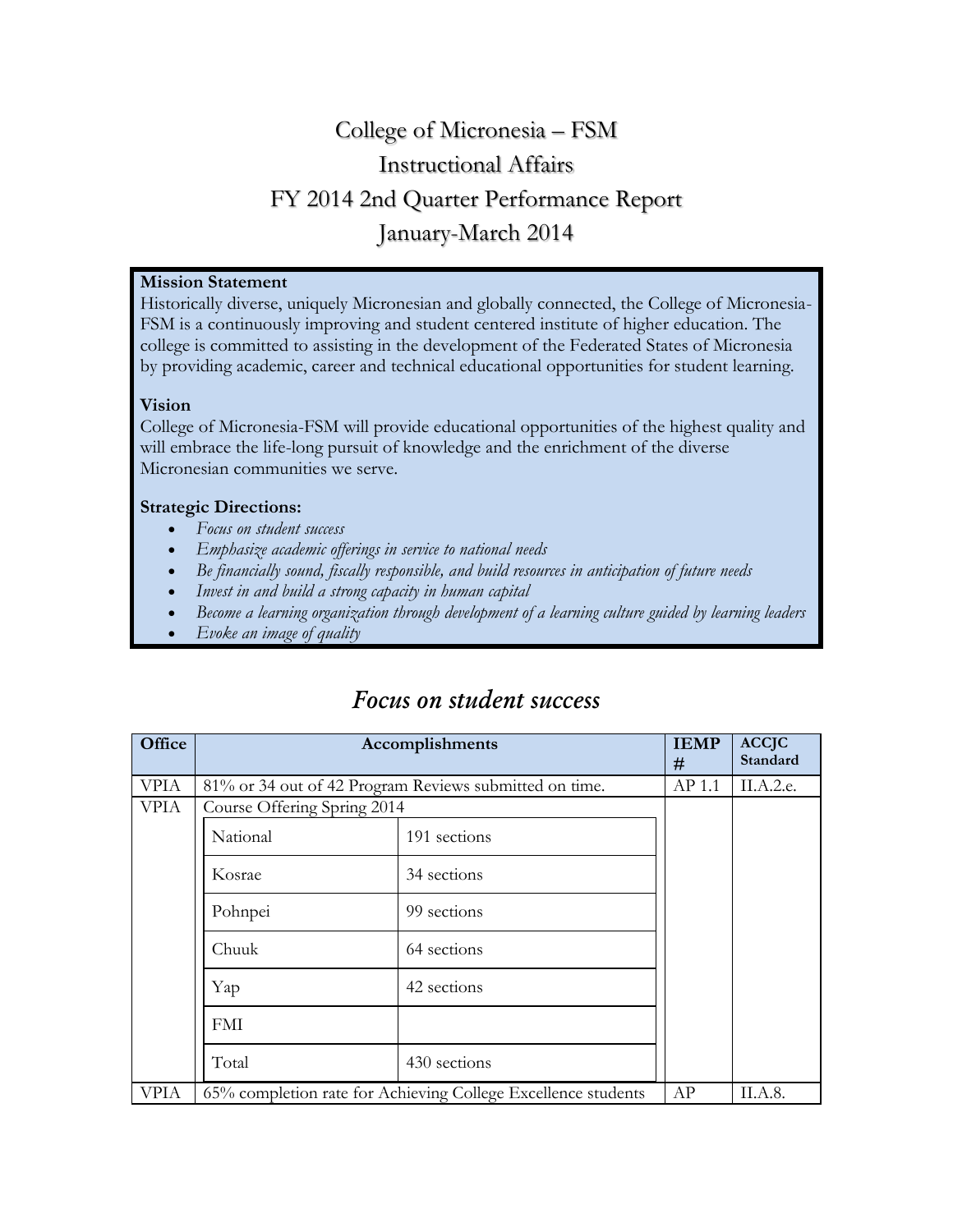|             | F 2013                                                                                                                                                                                                                                                                    |                                                                                                                               |                               | 1.13 |  |
|-------------|---------------------------------------------------------------------------------------------------------------------------------------------------------------------------------------------------------------------------------------------------------------------------|-------------------------------------------------------------------------------------------------------------------------------|-------------------------------|------|--|
| <b>VPIA</b> |                                                                                                                                                                                                                                                                           |                                                                                                                               |                               | AP   |  |
|             | Campus                                                                                                                                                                                                                                                                    | # of Faculty with<br>overloads                                                                                                | # of part-time<br>instructors | 1.18 |  |
|             | National                                                                                                                                                                                                                                                                  | 20                                                                                                                            | 8                             |      |  |
|             | Kosrae                                                                                                                                                                                                                                                                    | 5                                                                                                                             | $\overline{2}$                |      |  |
|             | Pohnpei                                                                                                                                                                                                                                                                   | 7                                                                                                                             | $\mathbf{1}$                  |      |  |
|             | Chuuk                                                                                                                                                                                                                                                                     | 5                                                                                                                             | $\overline{3}$                |      |  |
|             | Yap                                                                                                                                                                                                                                                                       | 5                                                                                                                             | 9                             |      |  |
|             | <b>FMI</b>                                                                                                                                                                                                                                                                |                                                                                                                               |                               |      |  |
| <b>VPIA</b> | LRC resources across all the campus libraries.                                                                                                                                                                                                                            | Total resources for January combined for all campus libraries<br>was 97234 and 97831 for March, making an increase of .6% for | AP<br>1.19                    |      |  |
| <b>VPIA</b> | Course completion rate for fall 2013 - 69.9% ABC and P.<br>Overall withdrawal rate for fall 2013 - 7.8%<br>General Education course completion rate for fall 2013 - 68.4%<br>ABC and P<br>Fall-spring persistence rate - Fall 2013 New All 82.3%; Fall 2013<br>New FT 87% | AP <sub>1</sub>                                                                                                               | Standard<br>II.               |      |  |
| <b>VPIA</b> |                                                                                                                                                                                                                                                                           | CCSSE administered again spring 2014. Will compare with data<br>from 2013 administration of CCSSE.                            |                               |      |  |

| Sixteen (16) UB Alumnis graduated last Fall from COM-<br><b>PC</b> Upward<br>FSM with different field of study and degree: 2 with a Master<br>Bound:<br>Degree in Education Leadership from SDSU, 1 with<br>Bachelor or Arts in Education from UOG, 3 in third year<br>certificate in teacher prep, 1 AS degree in Computer<br>Information System, 2 AS Degree in Agriculture, 2 AA<br>Degree in Liberal Arts, 2 AS Degree in Micronesia Studies, 1<br>AA Degree in Electronics, and 1 Certificate of Achievements<br>in Trial Counselor.<br>S Because of their good performances both academically and<br>socially in the program along with their target school, UB<br>carried out a student incentive activity with the students in<br>recognition of their hard work at Black Coral on February<br>15-16, 2014. All those that received a GPA of 3.00 and above<br>attended this incentive activity.<br>§ After the UB mid-term, UB has developed tutorial services<br>after Saturday instructions in Math & Science to help those<br>that needed the services. Every student who received a C, D,<br>or F are required to attend the sessions.<br><b>S</b> TRIO Day Celebration:<br>Upward Bound at the COM-FSM Pohnpei Campus<br>celebrated the 50th Anniversary of TRIO's existence on |  | AP1.1.7 | Standard<br>H |
|-----------------------------------------------------------------------------------------------------------------------------------------------------------------------------------------------------------------------------------------------------------------------------------------------------------------------------------------------------------------------------------------------------------------------------------------------------------------------------------------------------------------------------------------------------------------------------------------------------------------------------------------------------------------------------------------------------------------------------------------------------------------------------------------------------------------------------------------------------------------------------------------------------------------------------------------------------------------------------------------------------------------------------------------------------------------------------------------------------------------------------------------------------------------------------------------------------------------------------------------------------------------------------------------------|--|---------|---------------|
|-----------------------------------------------------------------------------------------------------------------------------------------------------------------------------------------------------------------------------------------------------------------------------------------------------------------------------------------------------------------------------------------------------------------------------------------------------------------------------------------------------------------------------------------------------------------------------------------------------------------------------------------------------------------------------------------------------------------------------------------------------------------------------------------------------------------------------------------------------------------------------------------------------------------------------------------------------------------------------------------------------------------------------------------------------------------------------------------------------------------------------------------------------------------------------------------------------------------------------------------------------------------------------------------------|--|---------|---------------|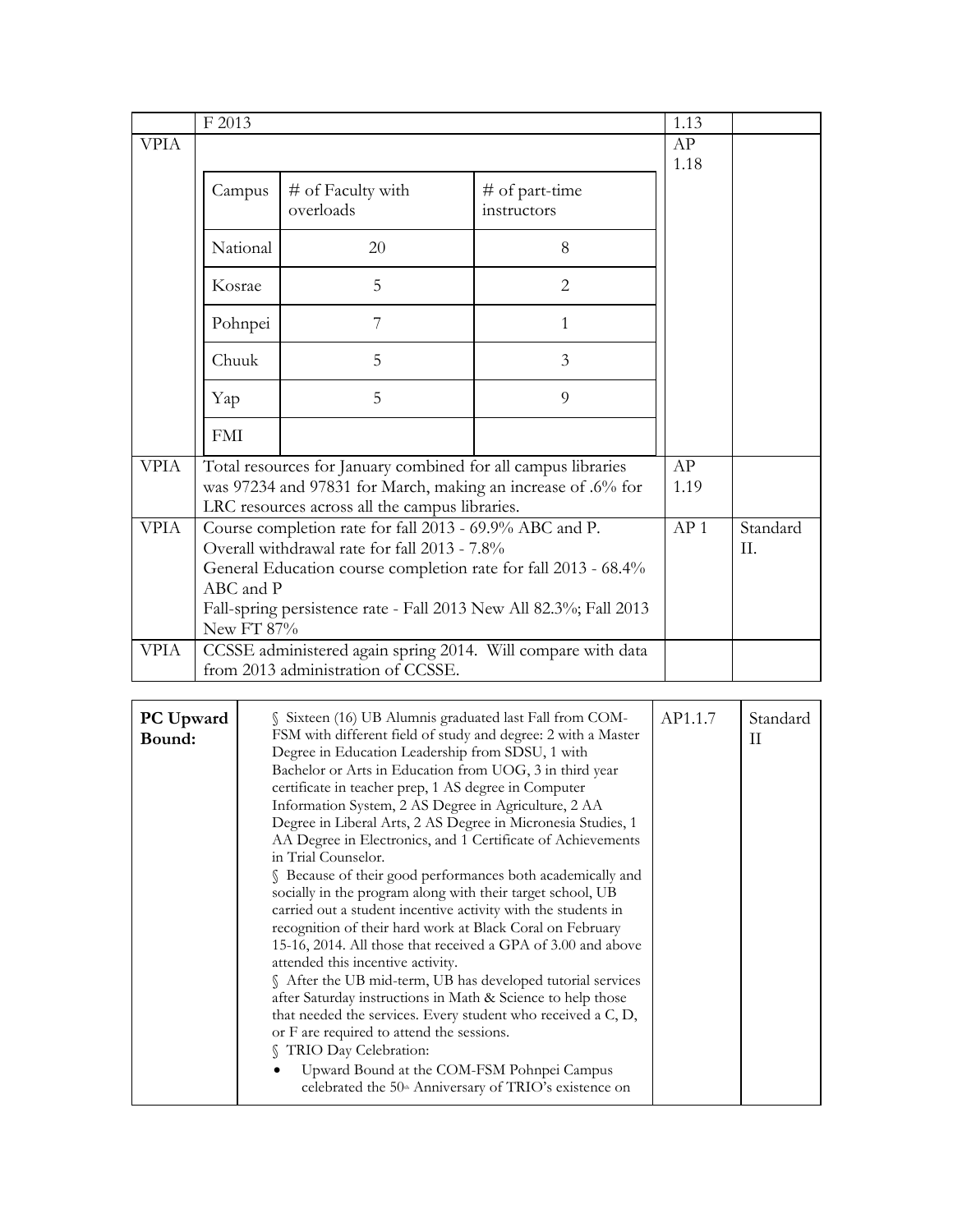|                                                          | March 29-30, 2014. TRIO Day is usually celebrated in<br>any ways to educate the communities, leaders,<br>governments, families and many others about the<br>purposes of these programs and share the many success<br>stories of those who have benefited from such<br>programs. It is also an opportunity for the programs to<br>thank all who have greatly supported the programs.<br>The theme for 2014 TRIO Day was, "Success is in Your<br>Hands", and it was celebrated in form of student<br>workshops where we invited our UB alumni as key<br>presenters on selected topics that were pertinent to the<br>students' future academic successes. The presenters were<br>great successful graduates from the UB program who<br>has completed their education and working in the<br>government sectors, NGOs, and private sectors as well.                                                                                                                                                                                   |                                                                                                                                                                 |                  |
|----------------------------------------------------------|----------------------------------------------------------------------------------------------------------------------------------------------------------------------------------------------------------------------------------------------------------------------------------------------------------------------------------------------------------------------------------------------------------------------------------------------------------------------------------------------------------------------------------------------------------------------------------------------------------------------------------------------------------------------------------------------------------------------------------------------------------------------------------------------------------------------------------------------------------------------------------------------------------------------------------------------------------------------------------------------------------------------------------|-----------------------------------------------------------------------------------------------------------------------------------------------------------------|------------------|
| <b>PC</b><br>Educational<br>Talent<br>Search<br>Program: | Three (3) TSP Elementary students competed in the<br>Regional Scripps Spelling Bee in Guam. Students were Jody<br>Sohs from Awak, Keikoa Ludwig from Kolonia, and<br>Youreen Pelep from Nett.<br>Career workshop held for High School seniors. Speakers<br>were invited from several workforce included Francis Konrad<br>from PetroCorp, Pilliana Ramon Ioanis from FSM Congress,<br>and Dr. Tan from Genesis.<br>Seniors completed Resume Writing sessions with teacher<br>Virginia John from Calvary Christian Academy (CCA).<br>Three hundred high school participants showed up and<br>celebrated TRIO Day on Saturday, March 28, 2014 at the<br>Spanish Wall. Celebration started with a keynote address by<br>Senator McGarry Miquel from Kitti followed by some<br>traditional presentation from students and followed by fun<br>games in the afternoon.<br>Administrative Specialist Kenson Ken Santos attended the<br>PIC Professional Development Seminar in Hawaii and the<br>WESTOP Annual Conference in San Diego. | AP.1.1.7                                                                                                                                                        | Standard<br>П    |
| <b>PC</b><br>Student<br>Services:                        | <b>Student Services Activities:</b><br>Schools and dates to visit the high school seniors who<br>passed into the Programs at the College of Micronesia-FSM:<br>$CCA$ ------------------------4/02/14<br>$\circ$<br>OLMCHS-----------------4/02/14<br>$\circ$<br>SDA------------------------4/03/14<br>$\circ$<br>MHS-----------------------4/04/14<br>$\circ$<br>OHWA---------------------4/04/14<br>$\circ$<br>NMHS---------------------4/10/14<br>$\circ$<br>FAO:<br>S Issued 481 charge authorizations to enable students to<br>purchase their required text materials and relevant school<br>related supplies.<br>§ 202 students awarded work-study program for Spring 2014<br>with a total of \$200. 42 out of the 202 already exhausted their<br>work-study hours and 160 are still working on completing<br>their hours.<br>Submitted 14 satisfactory academic appeals to NC FAO<br>for approval.                                                                                                                         | SS.1<br>Marketing<br>and<br>Recruitment<br>SS.2<br>Student<br>Progress<br>SS.3<br>Career<br>Services &<br>Placement<br>SS.4<br>Admission<br>and<br>Registration | Standard<br>II.B |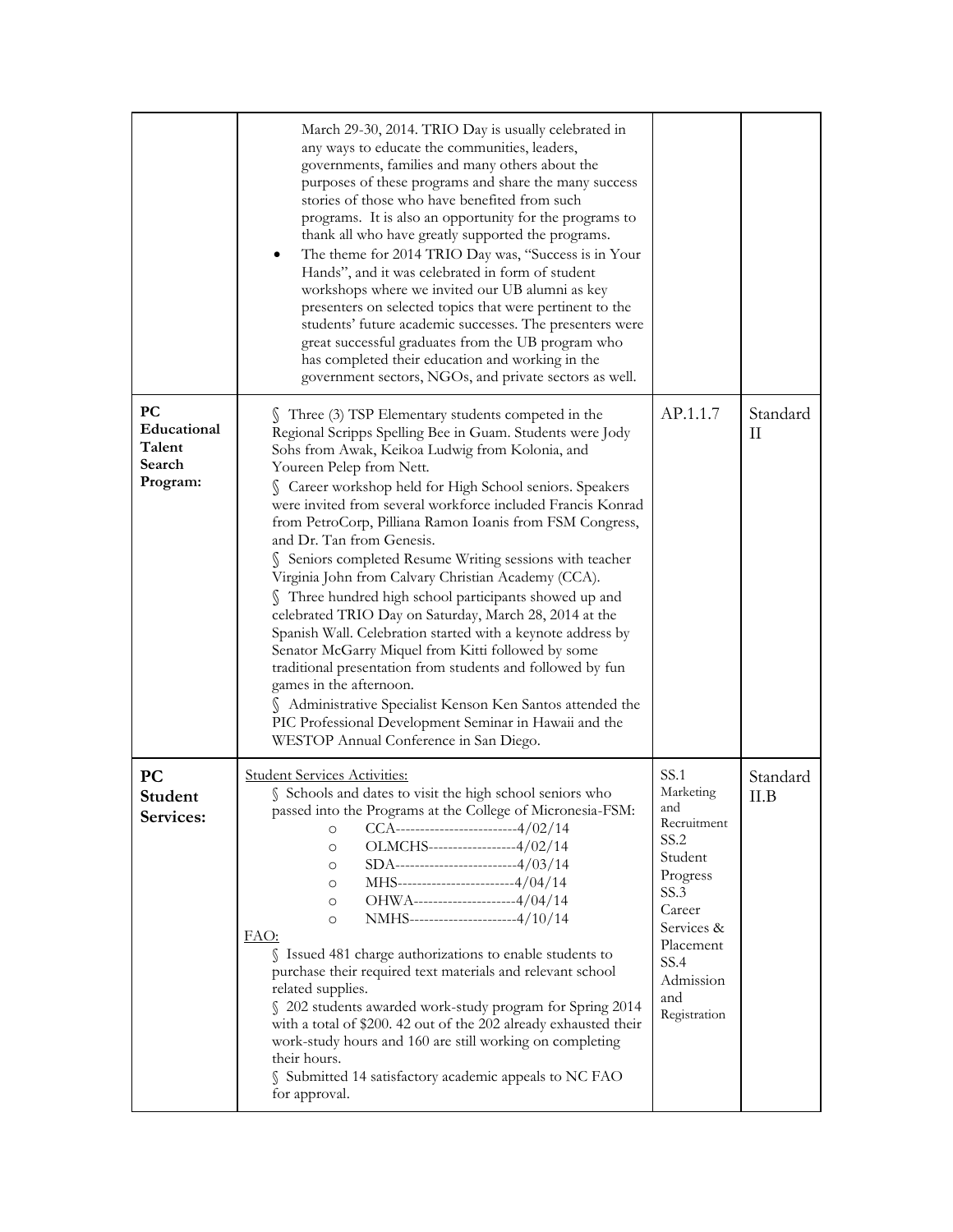| <u>SEG:</u><br>${\rm P}{\bf C}$<br>105<br>М                 | total amount of \$1,138,848.<br>awarding process (both new and returning students). |                  |                |                |                                    | § Received 4 Pell Transfers awarding 471 students with a<br>Submitted a total of 86 student records to NCFAO for |  |
|-------------------------------------------------------------|-------------------------------------------------------------------------------------|------------------|----------------|----------------|------------------------------------|------------------------------------------------------------------------------------------------------------------|--|
| 97<br>F                                                     |                                                                                     |                  |                |                |                                    |                                                                                                                  |  |
| T<br>$202\,$                                                |                                                                                     |                  |                |                |                                    |                                                                                                                  |  |
| # of Counseling Contacts: Jan-Mar 2014:                     |                                                                                     |                  |                |                |                                    |                                                                                                                  |  |
| ${\rm P}{\bf C}$                                            |                                                                                     |                  |                |                |                                    |                                                                                                                  |  |
| 53<br>М                                                     |                                                                                     |                  |                |                |                                    |                                                                                                                  |  |
| 70<br>F                                                     |                                                                                     |                  |                |                |                                    |                                                                                                                  |  |
| 123<br>T                                                    |                                                                                     |                  |                |                |                                    |                                                                                                                  |  |
|                                                             | PC                                                                                  |                  |                |                |                                    | Counseling Activities by Campus # of Visits: Jan-Mar 2014:                                                       |  |
| Academic                                                    | 64                                                                                  |                  |                |                |                                    |                                                                                                                  |  |
| Discipline                                                  | $\overline{0}$                                                                      |                  |                |                |                                    |                                                                                                                  |  |
| Personal                                                    | $\overline{0}$                                                                      |                  |                |                |                                    |                                                                                                                  |  |
|                                                             |                                                                                     |                  |                |                |                                    |                                                                                                                  |  |
| Career                                                      | $\mathfrak{Z}$                                                                      |                  |                |                |                                    |                                                                                                                  |  |
| Transfer                                                    | 16                                                                                  |                  |                |                |                                    |                                                                                                                  |  |
| Other                                                       | 40                                                                                  |                  |                |                |                                    |                                                                                                                  |  |
| Distribution of Placement: COMET 2014 - Pohnpei<br>Schools: |                                                                                     |                  |                |                |                                    |                                                                                                                  |  |
| School                                                      | Sub                                                                                 | Deg              | <b>ACE</b>     | Cert           | $\underline{\textbf{N}\textbf{o}}$ |                                                                                                                  |  |
| $\rm OLM$                                                   | 29                                                                                  | $22\,$           | $\mathbf 5$    | $\overline{2}$ | $\boldsymbol{0}$                   |                                                                                                                  |  |
| <b>SDA</b>                                                  | $37\,$                                                                              | 25               | $\mathfrak{Z}$ | $8\,$          | $\mathbf{1}$                       |                                                                                                                  |  |
| CCA                                                         | $17\,$                                                                              | 13               | $\overline{c}$ | $\mathbf{1}$   | $\mathbf{1}$                       |                                                                                                                  |  |
| <b>MHS</b>                                                  | 102                                                                                 | 17               | 14             | $50\,$         | 21                                 |                                                                                                                  |  |
| <b>NMHS</b>                                                 | 128                                                                                 | 28               | 19             | 57             | 24                                 |                                                                                                                  |  |
| ${\rm P}{\bf C}$                                            | 83                                                                                  | $\boldsymbol{7}$ | 16             | $\sqrt{48}$    | 12                                 |                                                                                                                  |  |
| <b>OHWA</b>                                                 | $20\,$                                                                              | $\mathfrak{Z}$   | $\overline{4}$ | 11             | $\mathbf{2}$                       |                                                                                                                  |  |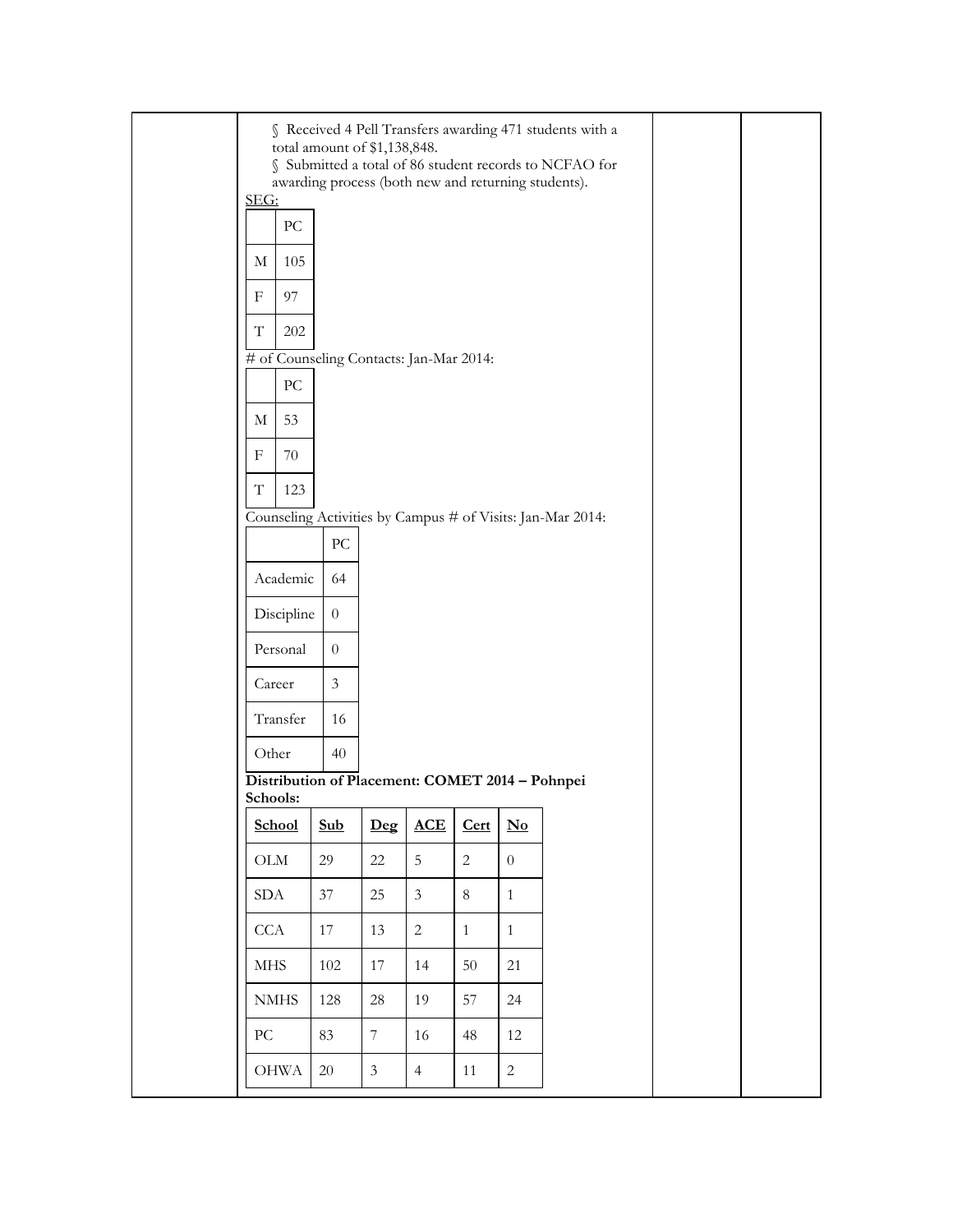|                   | <b>PICS</b>                        | 330                                                                                                  | 62              | 45                                      | 131 | 92  |                                                             |      |          |
|-------------------|------------------------------------|------------------------------------------------------------------------------------------------------|-----------------|-----------------------------------------|-----|-----|-------------------------------------------------------------|------|----------|
|                   |                                    |                                                                                                      |                 |                                         |     |     |                                                             |      |          |
|                   | Total                              | 746                                                                                                  | 177             | 108                                     | 308 | 153 |                                                             |      |          |
|                   |                                    | 100%                                                                                                 | 24%             | 14%                                     | 41% | 21% |                                                             |      |          |
|                   |                                    | § The Office of Admissions and Records of Pohnpei<br>submitted the following to appropriate offices: |                 |                                         |     |     | Campus in support of Student Centeredness produced and      |      |          |
|                   | 50                                 |                                                                                                      | Security Office | Certificate of Attendance to FSM Social |     |     |                                                             |      |          |
|                   | 56                                 |                                                                                                      |                 | Change of Major to NC OAR               |     |     |                                                             |      |          |
|                   | 08                                 |                                                                                                      |                 | Readmission Applications                |     |     |                                                             |      |          |
|                   | 335                                |                                                                                                      | deficiency list |                                         |     |     | Students reported on the 2014.1 mid-term                    |      |          |
|                   | 280                                |                                                                                                      |                 | Withdrawal slips received for 2014.1    |     |     |                                                             |      |          |
|                   | 28                                 |                                                                                                      |                 | Clearance/Withdrawal                    |     |     |                                                             |      |          |
|                   | 04                                 |                                                                                                      |                 | 2 <sup>nd</sup> Degree Application      |     |     |                                                             |      |          |
|                   | 05                                 |                                                                                                      |                 | Change of Grade                         |     |     |                                                             |      |          |
|                   | 11                                 |                                                                                                      |                 | <b>Transcript Request</b>               |     |     |                                                             |      |          |
|                   | 46                                 |                                                                                                      |                 | Admission Documents for 2014.1          |     |     |                                                             |      |          |
|                   | 308                                |                                                                                                      | students        | Admission packets for 2014.3 incoming   |     |     |                                                             |      |          |
|                   | Spring 2014 Enrollment:            |                                                                                                      |                 |                                         |     |     |                                                             |      |          |
|                   | $\rm{PC}$                          |                                                                                                      |                 |                                         |     |     |                                                             |      |          |
|                   | $\mathbf M$<br>263                 |                                                                                                      |                 |                                         |     |     |                                                             |      |          |
|                   | 291<br>F                           |                                                                                                      |                 |                                         |     |     |                                                             |      |          |
|                   | T<br>554                           |                                                                                                      |                 |                                         |     |     |                                                             |      |          |
|                   | Spring 2014 Graduation Candidates: |                                                                                                      |                 |                                         |     |     |                                                             |      |          |
|                   | $\rm{PC}$                          |                                                                                                      |                 |                                         |     |     |                                                             |      |          |
|                   | 26<br>М                            |                                                                                                      |                 |                                         |     |     |                                                             |      |          |
|                   | 38<br>F                            |                                                                                                      |                 |                                         |     |     |                                                             |      |          |
|                   | T<br>64                            |                                                                                                      |                 |                                         |     |     |                                                             |      |          |
| PC<br>Information |                                    | student's resting areas.                                                                             |                 |                                         |     |     | § IT ensured Wi-Fi accessibility in the Library and all the | TP.1 | Standard |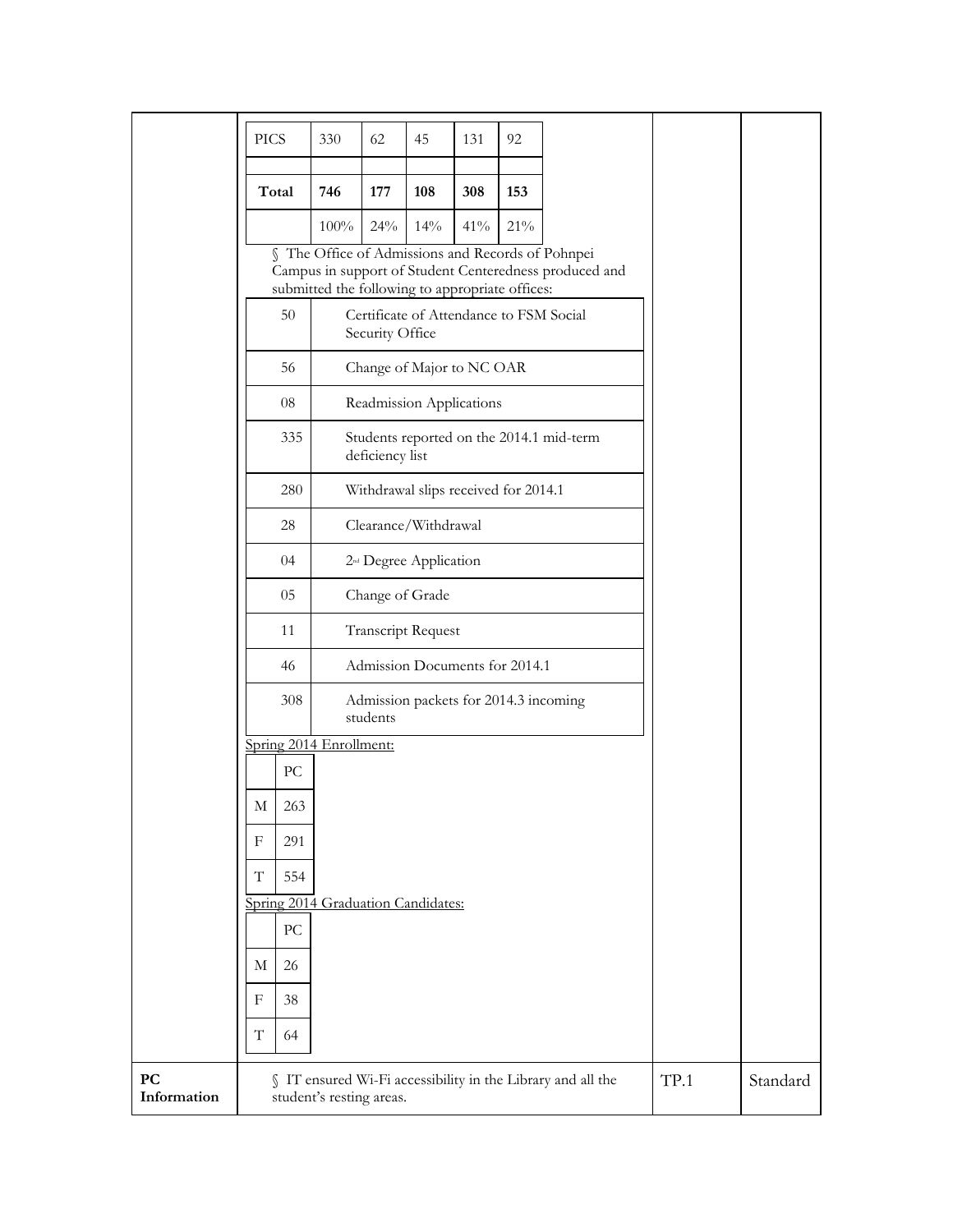| Technology<br>$(TT)$ : | § Computer Lab turned over for 25 New Computers,<br>Campus Computer Labs upgraded from Windows XP to<br>Windows 7 Pro.<br>§ IT received three Manageable Network switches to replace<br>obsolete once to help improve connection speed.                                                                                                                                                                                                                                                                                                                                                                                                                                                                                                                                                                                                                                                                                                                                                                                                                                                                                                                                                                                                                                                                                                                                                                                                                                                                                                                                                                                                                                                                                                                                                                                                                                                                                                                                                                           |                                  | III.C         |
|------------------------|-------------------------------------------------------------------------------------------------------------------------------------------------------------------------------------------------------------------------------------------------------------------------------------------------------------------------------------------------------------------------------------------------------------------------------------------------------------------------------------------------------------------------------------------------------------------------------------------------------------------------------------------------------------------------------------------------------------------------------------------------------------------------------------------------------------------------------------------------------------------------------------------------------------------------------------------------------------------------------------------------------------------------------------------------------------------------------------------------------------------------------------------------------------------------------------------------------------------------------------------------------------------------------------------------------------------------------------------------------------------------------------------------------------------------------------------------------------------------------------------------------------------------------------------------------------------------------------------------------------------------------------------------------------------------------------------------------------------------------------------------------------------------------------------------------------------------------------------------------------------------------------------------------------------------------------------------------------------------------------------------------------------|----------------------------------|---------------|
| PC CES:                | S CES PNI participated in the Agriculture field internship<br>program by providing field/hands on to 10<br>students. Students accompanied agents out in the field to<br>feel what it was like to be an extension agent working in the<br>agriculture field. Thus far students have been exposed to<br>swine castration demonstration, administered drugs to sick<br>animals, observation of hatchery/nursery at Nett Point, food<br>safety preparation and cooking demonstration, seedlings<br>transplanting and propagation, mulching and composting etc.<br>Additionally, CES Agents conducted presentation to students<br>on swine husbandry, herbal plants as alternative medicine for<br>livestock, climate changes and mitigation, banana production,<br>and black pepper propagation.<br>§ During this reporting period, EFNEP staff conducted an<br>EFNEP program presentation to the work-study and<br>internship students at CES office. The content of the<br>presentation include 'my plate' benefits of fruits and<br>vegetable, food purchase, meal planning, and the important<br>of exercise and travelled to Sapwuahfik to promote EFNEP<br>program.<br>S CES PNI Nutrition staff collectively conducted<br>presentation and distributed healthy snack recipes to the<br>participants of ECE Teacher Forum. Additionally, putting<br>finishing touch on the EFNEP curriculum, demonstrations<br>on healthy food and drink recipes for the 2015 calendar.<br>Support training by supervising 10 OFA staffs that were<br>part-time collaborating at Nett Point. Two new raceway tanks<br>have been installed at the hatchery with their assistance.<br>Additionally, two were trained to install piping aeration, put<br>in coral and fine sand for habitat simulation tanks.<br>S Follow- up School Garden in Kolonia School and advice<br>to harvest Chinese cabbage and apply compost to eggplants<br>and sweet pepper to enhance growth and demonstrated on<br>how to harvest Chinese cabbage. | CES6.4.1<br>CES6.6.1<br>CES6.4.2 | Standard<br>П |
| <b>PC GEAR</b><br>UP:  | GEAR UP resumed Saturday classes on January 18, 2014.<br>World Teach Country Director met with GU staff<br>concerning their interest to assist GEAR UP Summer<br>Program.<br>PDOE Director endorsed his support to the expansion of<br>GEAR UP program to include students from NMHS and<br>MHS.<br>Three (3) GU staff traveled to Orlando, Florida to attend<br>the GEAR UP Capacity Building Workshop from February<br>2-5, 2014.<br>Through the collaborative effort between the Bookkeeping<br>Certificate Program and GEAR UP Program, Donally<br>William, a student from that program is now designated to<br>GU program to do her 150 hours of practicum work.<br>S Student survey that is required for GEAR UP Annual                                                                                                                                                                                                                                                                                                                                                                                                                                                                                                                                                                                                                                                                                                                                                                                                                                                                                                                                                                                                                                                                                                                                                                                                                                                                                     | AP1.1.7                          | Standard<br>П |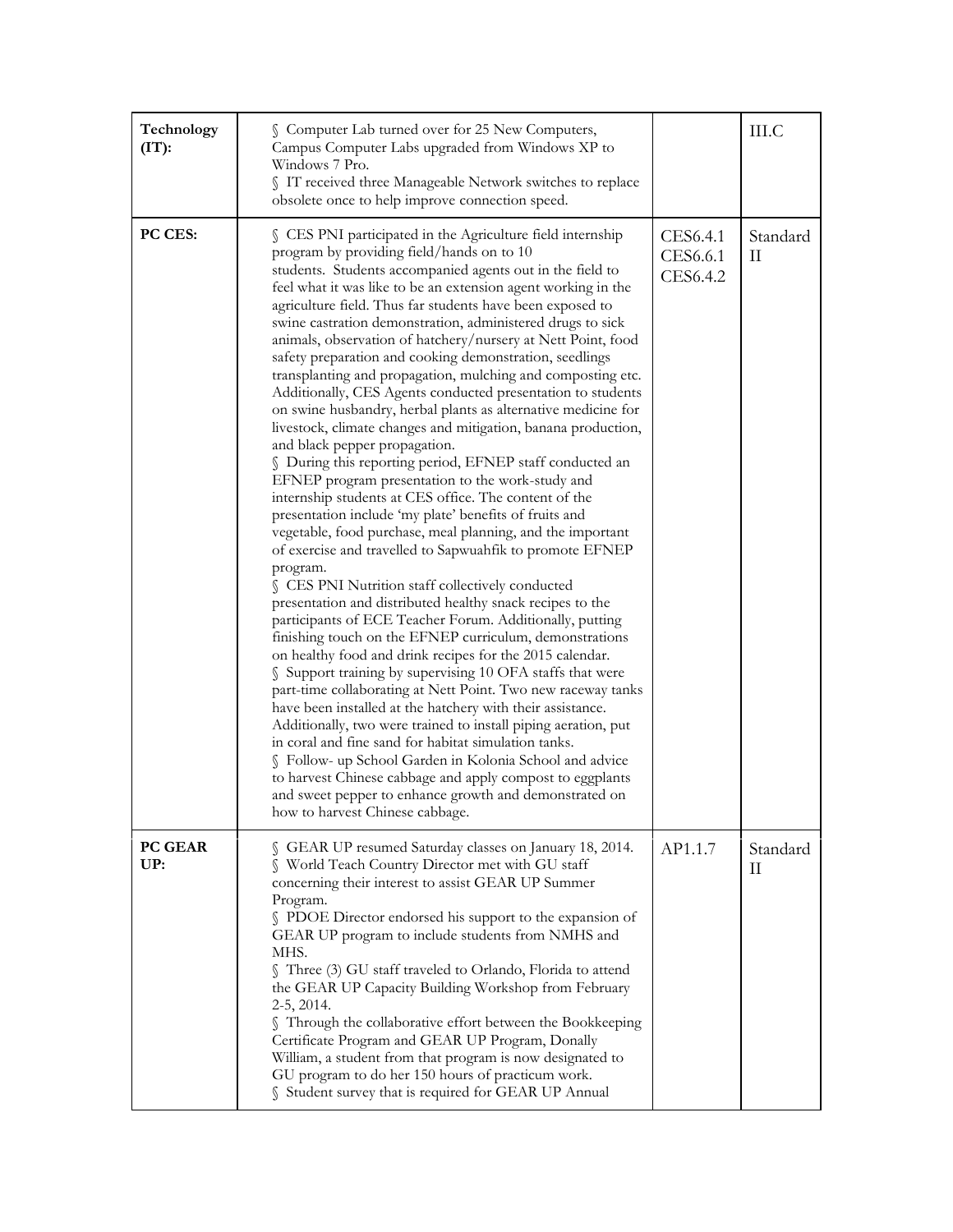| Performance Report was administered to all participants on<br>February 22, 2014.<br>§ Parent Day workshop was successfully conducted on |
|-----------------------------------------------------------------------------------------------------------------------------------------|
| March 15, 2014. There were 3 components during the PDW:<br>1) Registration and Opening Session; 2) Workshops; and 3)                    |
| Extra Curricular Activities.<br>Practice Test Taking (TOEFL) was administered to all                                                    |
| GEAR UP participants.                                                                                                                   |

|     | The Chuuk Campus Student Body Association (SBA), and the Student          | SS2.2, | -IB       |
|-----|---------------------------------------------------------------------------|--------|-----------|
|     | Services and the Instructional Divisions are planning for another         | 2.3    | &         |
|     | Academic Talent Showdown on April 16, 2014. Students will be              |        | ПC        |
|     | grouped down according to the five congressional regions of Chuuk.        |        |           |
|     | They will be asked questions prepared by the faculty members, based       |        |           |
|     | on the SLO's for the courses they are teaching. The group with the        |        |           |
|     | right answer will get points. Similar questions will be used on the final |        |           |
|     | exams in the respective courses.                                          |        |           |
| CC. | The committees established to address the needs of students based on      | SS2.2, | <b>IB</b> |
|     | President Daisy's Steps-to-be-Successful: Study Hard, Work Hard, and      | 2.3    | $\&$      |
|     | Be Prepared continued to meet to come up with ways and means to           |        | НC        |
|     | assist our students.                                                      |        |           |

| CC | Pamphlets for the AATP, Certificate in Secretarial Science, Bookkeeping,<br>pre-Nursing Assistant, and basic Public Health are produced to help<br>students and advisors during registration and advisement. The pamphlet<br>contains all the required courses for each program. Rather than going<br>through the catalog, both advisors and students can easily open up the<br>pamphlet and see the required courses and the sequence by which to take<br>the courses. | SS <sub>2.4</sub> | <b>IIB</b> |
|----|-------------------------------------------------------------------------------------------------------------------------------------------------------------------------------------------------------------------------------------------------------------------------------------------------------------------------------------------------------------------------------------------------------------------------------------------------------------------------|-------------------|------------|
|----|-------------------------------------------------------------------------------------------------------------------------------------------------------------------------------------------------------------------------------------------------------------------------------------------------------------------------------------------------------------------------------------------------------------------------------------------------------------------------|-------------------|------------|

| CC | Faculty members have meetings on the $1$ <sup><math>\scriptstyle\rm st</math></sup> Fridays of each<br>month. These meetings are focused on finding ways to assist<br>underperforming students, and techniques on how to motivate<br>student learning in the classroom. | 1AP5.1 | <b>IIA11</b> |
|----|-------------------------------------------------------------------------------------------------------------------------------------------------------------------------------------------------------------------------------------------------------------------------|--------|--------------|
| CC | During the week of February $10 - 15$ , $2014$ , the COMET was<br>administered to all the high schools in Chuuk Lagoon. Later, the<br>COMET was administered to students at the two high schools in the<br>Mortlocks Region.                                            | IA SS1 | <b>IIB</b>   |
| YC | 42 classes offered during spring 2014<br>7 full time faculty; 9 part time faculty<br>Tl enrollment = 180; male = 77; female = 103<br>Full time = $103$ ; Part time = $77$<br>Students: new=30; continuing = 145; returning = $5$                                        |        |              |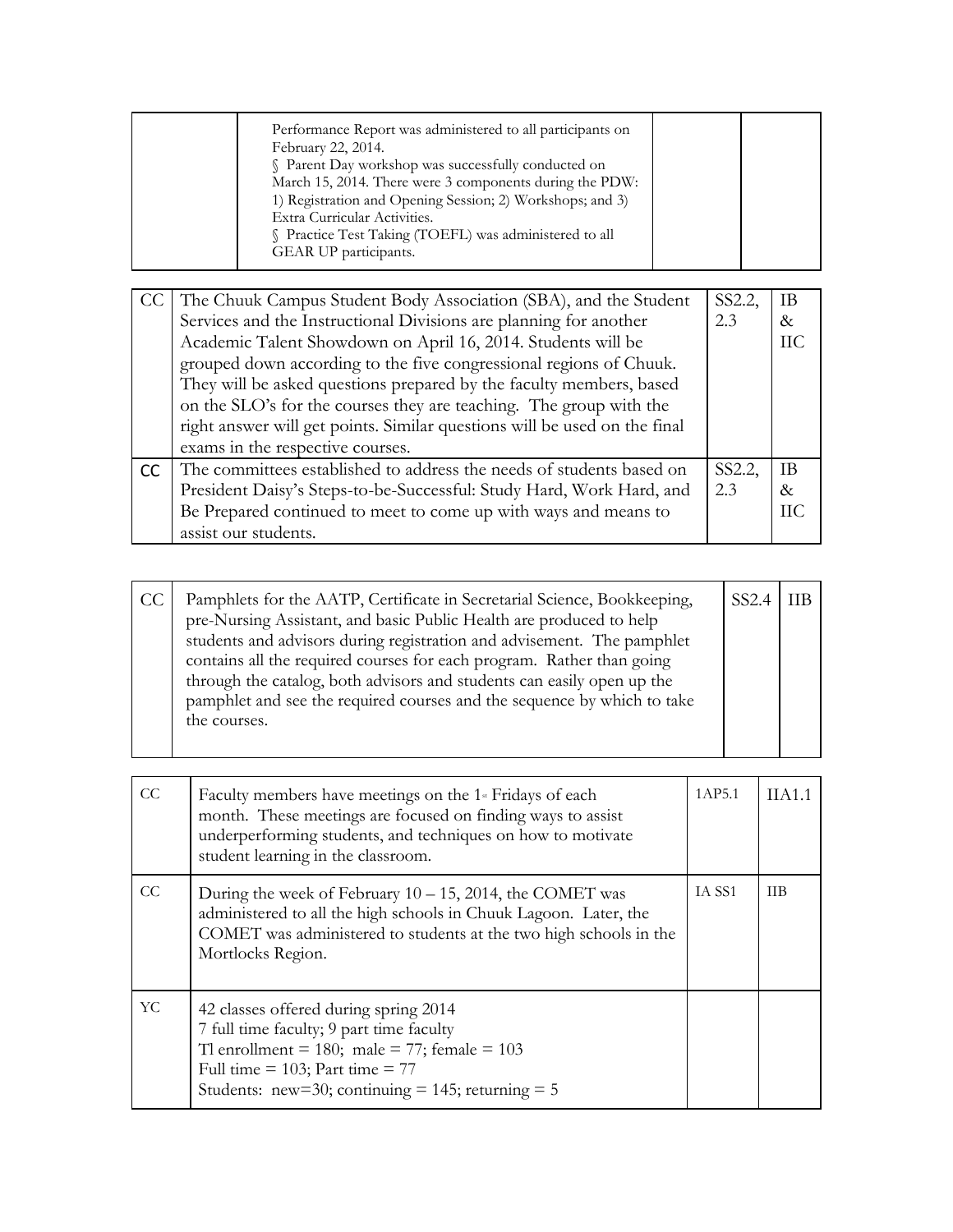|    | # degree students = 97; # certificate = 80; Audit = 3                                                                                                                                                                                                                                                                                                                                                                                                                                                                                                                                                                                                                                                                                                                                                                                                                                                                                                                                                                                                                                                                                                                                                                                                                                                                                                                                                                                                                                                                                                                                                                                                                                                                                                                                                                                                                                                                                                                                                                                                                                                                                                                                                                                                                                  |  |
|----|----------------------------------------------------------------------------------------------------------------------------------------------------------------------------------------------------------------------------------------------------------------------------------------------------------------------------------------------------------------------------------------------------------------------------------------------------------------------------------------------------------------------------------------------------------------------------------------------------------------------------------------------------------------------------------------------------------------------------------------------------------------------------------------------------------------------------------------------------------------------------------------------------------------------------------------------------------------------------------------------------------------------------------------------------------------------------------------------------------------------------------------------------------------------------------------------------------------------------------------------------------------------------------------------------------------------------------------------------------------------------------------------------------------------------------------------------------------------------------------------------------------------------------------------------------------------------------------------------------------------------------------------------------------------------------------------------------------------------------------------------------------------------------------------------------------------------------------------------------------------------------------------------------------------------------------------------------------------------------------------------------------------------------------------------------------------------------------------------------------------------------------------------------------------------------------------------------------------------------------------------------------------------------------|--|
| YC | Tutoring Program - a collaborative effort between Instructional and<br><b>Student Services:</b><br>- Week 2 of instruction, a total of 44 (24.4%) were identified by all<br>instructors as "at risk" students and list submitted to Student<br>Services for follow up.<br>- Week 3, 1st POW POW held on January 29th: each advisor held a<br>POW WOW meeting with his/her respective advisees. These<br>students were urged / encouraged to participate in the tutoring<br>program.<br>- Week 5, 2nd POW WOW held on February 12th (after early<br>warning): all advisors met with their respective advisees. All<br>students here are also urged to participate in tutoring. Tutors work<br>with instructors and student services to track progress of tutored<br>students in their individual classes.<br>- Week 9, 3rd POW WOW held on March 12th (after mid-term<br>deficiency notices): all advisors met with their respective<br>advisees. Focus here is to advise students to either seek help and<br>work harder to successfully complete their classes or withdraw from<br>the class they may be failing before the withdrawal deadline. Main<br>problem of students not doing well in classes is poor attendance<br>(tardiness or too many absences).<br>- Topics covered during POW WOW meetings were: class<br>attendance, understanding IDP's, Financial Aid & its relationship to<br>grades & performance, cost of attendance, contact hours, available<br>scholarships to further education beyond Yap Campus<br>Midterm Deficiency Report for Spring 2014:<br>$-$ # classes offered = 42<br>- # courses with midterm def. = $32$ (76.2%)<br>- # students with midterm def. = 84 (46.7%)<br>- # student with 1 def. course = $37(44.1\%)$<br>- # student with 2 def. courses = $22$ (26.2%)<br>- # student with 3 def. courses = $17$ (20.2%)<br>- # student with 4 def. courses = $6(7.1\%)$<br>- # student with 5 def courses = $2(2.38\%)$<br>- Total # of withdrawals $= 78$<br>- # students with $W = 43$ (headcount)<br>$1 W = 27; 2 W = 9; 3 W & up = 7$<br>$-$ # of grade F = 32<br># of students with F grades = $26$<br>$1 F = 20; 2 F = 6$<br>$-$ # of grade D = 58<br># of students with D grades = $46$<br>$1 D = 34; 2 D = 12$<br>$-$ # of Incomplete = 0 |  |
| YC | $-$ # of LRC volume = 10,048                                                                                                                                                                                                                                                                                                                                                                                                                                                                                                                                                                                                                                                                                                                                                                                                                                                                                                                                                                                                                                                                                                                                                                                                                                                                                                                                                                                                                                                                                                                                                                                                                                                                                                                                                                                                                                                                                                                                                                                                                                                                                                                                                                                                                                                           |  |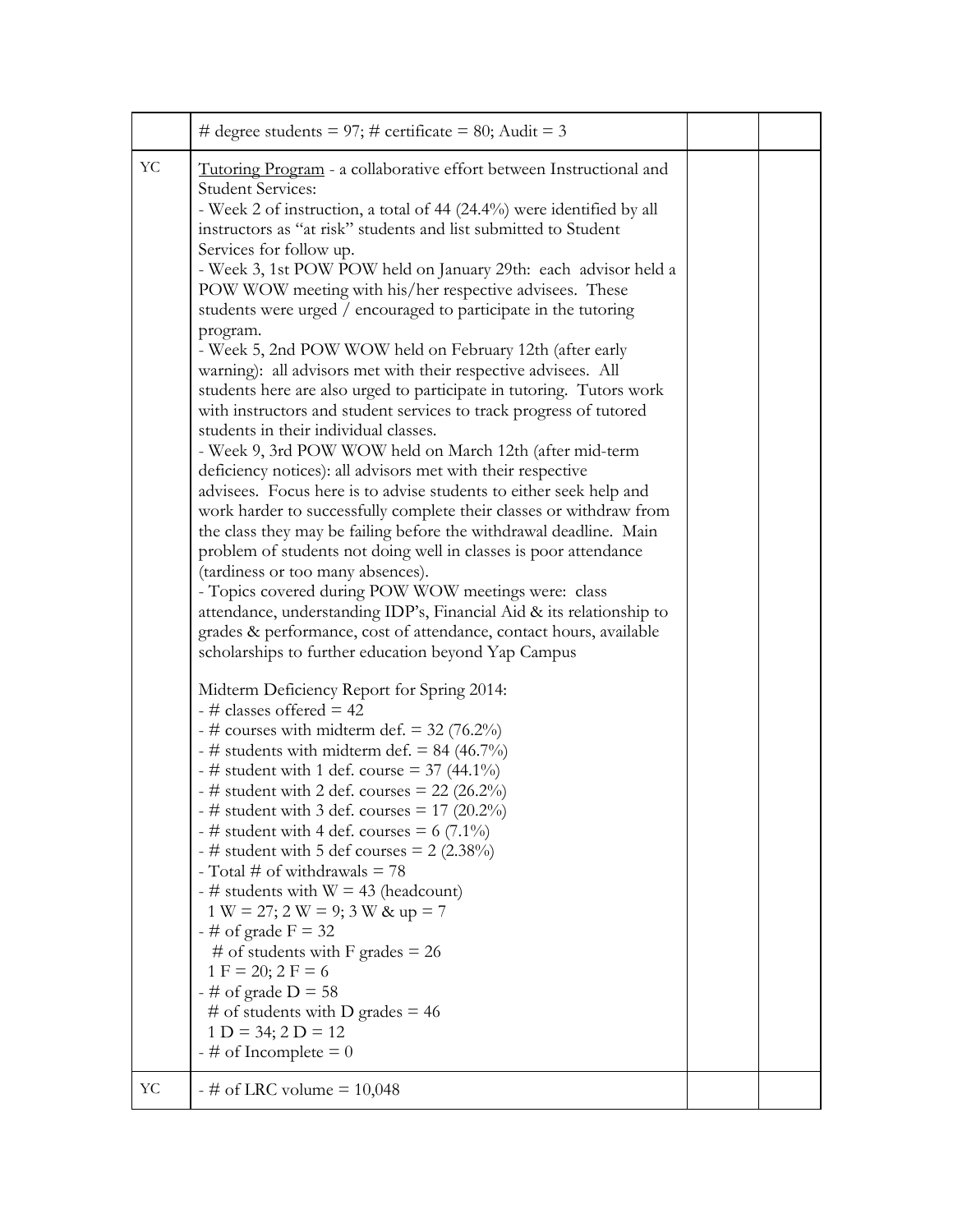|    | Patron usage $= 1924$ ;<br>Total circulated $= 935$<br>- Library Orientations were conducted by librarian to students in<br>ESL 089, EN 120a & b, and ACE.                                                                                                                                                                                                                                                                                                                                                                                                                                                                                                                                                                                                                                                                                                                                                                                                                                                                                                                                                             |  |
|----|------------------------------------------------------------------------------------------------------------------------------------------------------------------------------------------------------------------------------------------------------------------------------------------------------------------------------------------------------------------------------------------------------------------------------------------------------------------------------------------------------------------------------------------------------------------------------------------------------------------------------------------------------------------------------------------------------------------------------------------------------------------------------------------------------------------------------------------------------------------------------------------------------------------------------------------------------------------------------------------------------------------------------------------------------------------------------------------------------------------------|--|
| YC | Faculty submitted 4 success stories about the impacts of SLO<br>practices on student learning, achievement, and institutional<br>effectiveness.<br>- Field trip by ED 210 class to the former Japanese school site in<br>Makiy. Trip included tour guide from HPO staff.<br>- A student's report on what SLO means to her and how it has<br>helped her to be better prepared for her classes.<br>- A student's report on how to develop a research thesis - evidence<br>for general SLO 2.<br>- A student's report of how much she learned by attending the<br>library orientation and most of all knowing what resources are<br>available in LRC to help her succeed in her classes.                                                                                                                                                                                                                                                                                                                                                                                                                                  |  |
| YC | Classroom observations were done in March in all classes. Full time<br>faculty members took turns observing one another, including part<br>time faculty.                                                                                                                                                                                                                                                                                                                                                                                                                                                                                                                                                                                                                                                                                                                                                                                                                                                                                                                                                               |  |
| YC | Activities during the report period include monthly "All Campus<br>Meeting," biweekly management team meetings, Staff Development<br>Day on March 14th, monthly faculty meetings / workshops. SBA<br>Officers have been very involved in All Campus meetings, bringing<br>forth issues and suggestions regarding student activities and how we<br>can better serve them.<br><b>Student Services Activities:</b><br>- Financial Aid workshops to YHS seniors<br>- Worked with YHS seniors to complete their FAFSA applications<br>- 2 COMET Prep workshops done on campus for students and Yap<br>SDA seniors. All other high schools did their own COMET Practice<br>Tests at their respective schools, except NICHS in Woleai.<br>Presentation on scholarships by Yap Scholarship Coordinator<br>- Free Health Screening by Waab Community Health Center<br>(WCHC)<br>- Time Management presentations<br>- counseling (mainly academic performance & financial aid)<br>- Recruitment efforts at YHS where student services staff visited<br>grades 9 - 12 to share information about COMFSM programs and<br>services. |  |
| YC | - COMET was administered at all high schools in Yap State with<br>NICHS seniors (Woleai) being last due to field trip schedule.<br>- Essay test for 3rd Year Certificate of Achievement Program in<br>Teacher Prep was done by Penselyn Sam during her visit to Yap in<br>February.                                                                                                                                                                                                                                                                                                                                                                                                                                                                                                                                                                                                                                                                                                                                                                                                                                    |  |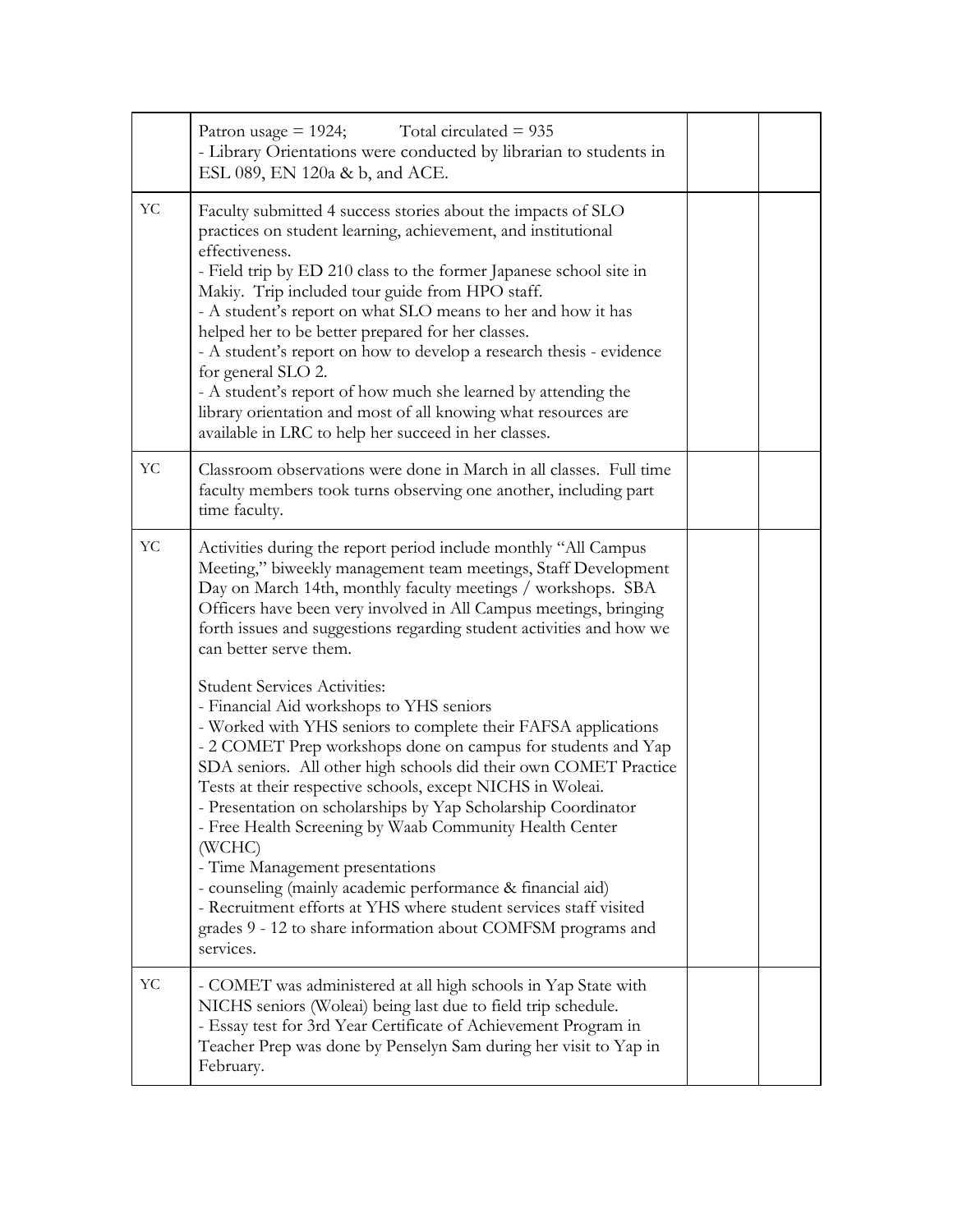| YC                                      | Student Body Association (SBA):<br>- swear in ceremony for new treasurer held on 1/31/14 as well as<br>first Student body meeting.<br>- SBA held meeting to plan student activities, including fundraising<br>and recruitment efforts at the Yap High School. SBA organized to<br>recruit students from YHS for next fall.<br>- SBA Officers were involved in planning Founding Day for early<br>April. |         |       |
|-----------------------------------------|---------------------------------------------------------------------------------------------------------------------------------------------------------------------------------------------------------------------------------------------------------------------------------------------------------------------------------------------------------------------------------------------------------|---------|-------|
| YC &<br><b>FSM</b><br>FMI               | February 5 - 8, 2014, VPIEQA Frankie Harriss provided trainings<br>on accreditation issues & updates to all faculty and staff at Yap<br>Campus. Same workshops were also replicated at the FSM FMI<br>Campus                                                                                                                                                                                            |         |       |
| $\ensuremath{\text{FSM}}$<br><b>FMI</b> | Total enrollment $=$ 53 cadets<br>- 1st year = 24 [male = 23; female = 1]; 2nd year = 29 [M=26; F=3]<br>- Enrollment by program:<br>Navigation = 19 [1st yr = 11; 2nd yr = 8]<br>Marine Engineer = 9 [1st yr = 3; 2nd yr = 6]<br>Fishing Technology = 25 [1st yr = 10; 2nd yr = 15]                                                                                                                     |         |       |
| <b>FSM</b><br>FMI                       | - Revisions of all program course outlines for all programs, including<br>safety and watchkeeping courses are currently in progress.<br>- Revisions of admission criteria are being done. All will be<br>submitted for review and approval upon completion in April.                                                                                                                                    |         |       |
| <b>FSM</b><br>FMI                       | - Library is being inventoried to increase and improve its collection<br>and volume to meet instructional needs and requirements. Library<br>Assistant is working with YC Librarian to make the necessary<br>improvements.                                                                                                                                                                              |         |       |
| <b>FSM</b><br>FMI                       | - Shipboard trainings have been completed by all cadets, both 1st<br>and 2nd year.                                                                                                                                                                                                                                                                                                                      |         |       |
| KC <sub>1</sub> a                       | Enrollment dropped to 46 percent in Spring 2014. On staff<br>development day all participants brainstormed on ways to raise<br>enrollment and retention at Kosrae Campus.                                                                                                                                                                                                                               | SS1.2.1 |       |
| KC1b                                    | Tutoring program was launched early in the Spring 2014 semester.<br>Review and recommendation for improvement of the tutoring<br>programs were implemented in Spring 2014. Tutors served 140<br>students in March.                                                                                                                                                                                      | SS2.2.6 | IIB3c |
| KC <sub>1</sub> c                       | Recruitment and admissions activities included readmission<br>applicants, the COMET administration in February including 117<br>high school students. Twelve certificate students took the COMET<br>again attempting the degree program.                                                                                                                                                                | AP1.1.7 |       |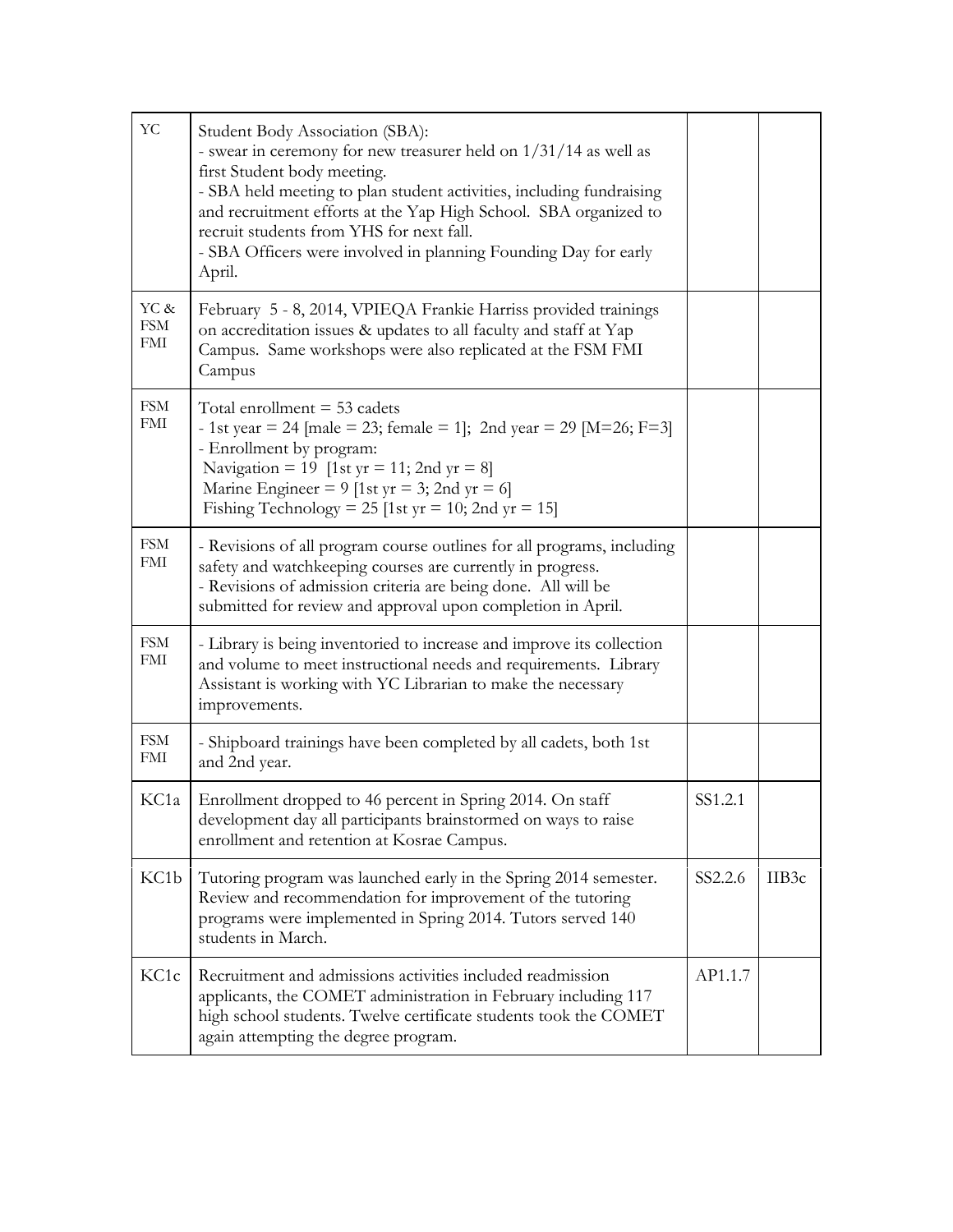| Focus on student success - Measures of success                                                                                                                                                                                                                                                                                                                       |
|----------------------------------------------------------------------------------------------------------------------------------------------------------------------------------------------------------------------------------------------------------------------------------------------------------------------------------------------------------------------|
| <b>Student Performance</b>                                                                                                                                                                                                                                                                                                                                           |
| Course completion rates (ABCorP) will be at least 69% fall & spring semester 2013/2014.                                                                                                                                                                                                                                                                              |
| Overall withdrawal rates will be less than 8.3 percent for fall semester 2013 and 9.5 percent for spring<br>$\bullet$<br>semester 2014.                                                                                                                                                                                                                              |
| General Education Assessment – Course completion rates for EN 120A & 120B for fall 2013 and<br>$\bullet$<br>spring 2014 will be at least 63% for EN 120A & 64% for EN 120B.                                                                                                                                                                                          |
| Institutional Student Learning Outcomes Assessment – students will average at least 2.1 on the<br>$\bullet$<br>American Association of Colleges and Universities Value: Valid Assessment of Undergraduate<br>Education components for Oral Communication, Written Communication and Foundation and skills<br>for life-long learning outcomes rubrics for AY 2013/14. |
| <b>Completion and Transfer</b>                                                                                                                                                                                                                                                                                                                                       |
| Certificate and degree completion rates for the FY 2013 cohort of new full time students at 150% will<br>be 14.4%, FY 2014 cohort of new full time students at 150% will be 16.4% and FY 2015 cohort of<br>new full time students at 150% will be 18.4%.                                                                                                             |
| Performance at transfer institution: To be established in AY 2013/14.                                                                                                                                                                                                                                                                                                |
| <b>Retention and Persistence</b>                                                                                                                                                                                                                                                                                                                                     |
| Fall-spring persistence rate of will be a minimum of 78% for new full time students cohort in fall 2013<br>who persist to spring 2014, fall-fall retention rates will be a minimum of 65% for new full time<br>students cohort in fall 2013 who return in fall 2014.                                                                                                 |
| <b>Job Market</b>                                                                                                                                                                                                                                                                                                                                                    |
| Career program completer's employment status (within FSM): Baseline data to be established in AY<br>2013/14.                                                                                                                                                                                                                                                         |
| Employer rating: Revised employer survey to be delivered in fall 2013 for establishment of baseline<br>$\bullet$<br>data.                                                                                                                                                                                                                                            |
| Internship experiences: Baseline data to be established in AY 2013/14.                                                                                                                                                                                                                                                                                               |
| <b>Satisfaction and Engagement</b>                                                                                                                                                                                                                                                                                                                                   |
| CCSSE & CCFSSE: Targets to be set by September 2013 based on CCSSE and CCFSSE administered<br>in spring 2013.                                                                                                                                                                                                                                                        |
| Emphasize academic efferings in service to national needs                                                                                                                                                                                                                                                                                                            |

# *Emphasize academic offerings in service to national needs*

| Office      | Accomplishments                                   | IEMP#     | <b>ACCJC</b> |
|-------------|---------------------------------------------------|-----------|--------------|
|             |                                                   |           | Standard     |
| <b>VPIA</b> | 8 out of 9 or 89% of Education graduates passed   |           |              |
|             | NSTT fall 2013                                    |           |              |
| <b>VPIA</b> | Substantive Change for 3rd yr. Teacher            | AP 1.7a   | Standard     |
|             | Preparation-Elementary submitted to               |           | Н            |
|             | ACCJC. Request is to allow 3rd yr TYC-TP at state |           |              |
|             | campuses                                          |           |              |
| National    | Education Division is partnering with US Peace    | A.P. 1.7a | Standard     |
|             | Corps Office to provide teacher training for the  |           | Н            |
|             | new Peace Corps recruits begining June 9 and      |           |              |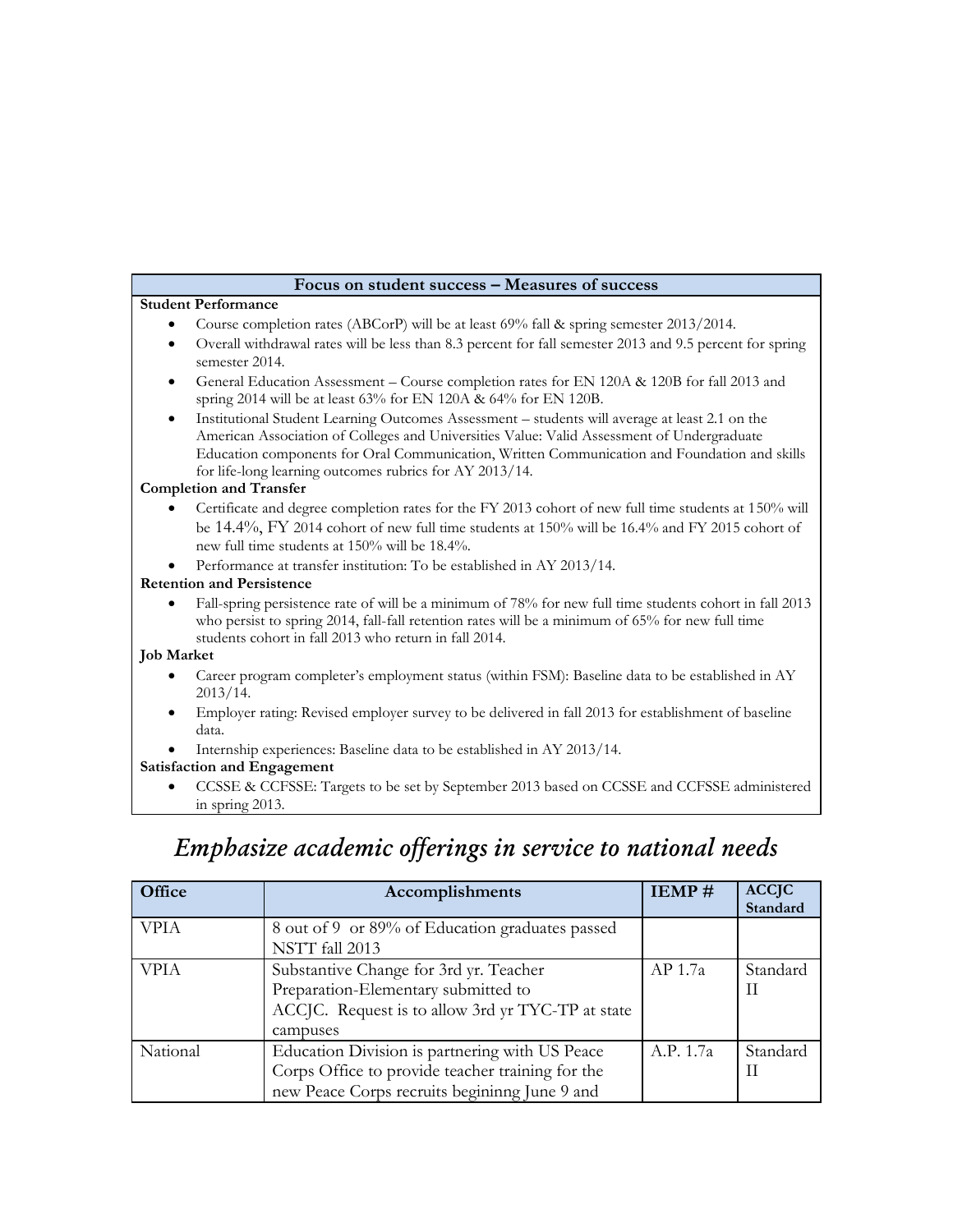|                       | ending in July.                                                  |           |          |
|-----------------------|------------------------------------------------------------------|-----------|----------|
| <b>PC</b> Information | § Campus Identification Cards were changed from                  | TP.1      | Standard |
| Technology (IT):      | laminated cards to regular cards.                                |           | III.C    |
|                       | IT received (3) manageable network switches to replace           |           |          |
|                       | obsolete once to help improve connection speed.                  |           |          |
| PC CES:               | CES PNI participated in the Agriculture Internship               | CES.6     | Standard |
|                       | program hosting 9 AFT students from PNI Campus                   |           | H        |
|                       | and 1 from National Campus which students                        |           |          |
|                       | accompanied agents during field visits to have more              |           |          |
|                       | hands-on experiences in extension work fields.                   |           |          |
|                       | Additionally, delivered a power-point presentation on            |           |          |
|                       | artificial insemination to agriculture students at the           |           |          |
|                       | national program.                                                |           |          |
| PC                    | § PC assisted in facilitating the practical sessions for         | A5.1      | Standard |
| Administration:       | the coaching course, which was coordinated and                   |           | III.B    |
|                       | sponsored by the US Embassy on January 15-17, 2014.              |           |          |
|                       | § PC accommodated National Election Commission                   |           |          |
|                       | staff that visited the campus on February 25 <sup>th</sup> to do |           |          |
|                       | registration and voters ID for those students who have           |           |          |
|                       | not register and those who does not have ID.                     |           |          |
| CC                    | On February 13, 2014, twenty-four students took                  | IA SS1    | ШB       |
|                       | the essay test, to determine if they are qualified to            |           |          |
|                       | enroll in the 3 <sup>-1</sup> year Teacher Preparation Program.  |           |          |
|                       |                                                                  |           |          |
| CC                    | The AHEC Program has hired a tutor to assist                     | AP1.4 & 2 | II1.3    |
|                       |                                                                  |           |          |
|                       | students who need help especially those who are                  |           |          |
|                       | pursuing studies in the allied health professions.               |           |          |
|                       | The tutor and the specialist are visiting the high               |           |          |
|                       | schools on Weno, and talking with the juniors and                |           |          |
|                       | seniors about career opportunities in the allied                 |           |          |
|                       | health fields.                                                   |           |          |
|                       |                                                                  |           |          |
| CC                    | Ninety-three high school students and adults                     | CRE/CES   | IA       |
|                       | from two churches completed training in solid                    | 6.4.3     |          |
|                       | waste management and health benefit and                          |           |          |
|                       |                                                                  |           |          |
|                       | gardening of local food crops.                                   |           |          |
|                       |                                                                  |           |          |
| CC                    | A total of 45 extension trainings in Global Food                 | CRE/CES   | IA       |
|                       | Security and Hunger program, agroforestry, and                   | 6.3.1     |          |
|                       | other extension programs were carried out during                 |           |          |
|                       | the second quarter of 2014 throughout the State                  |           |          |
|                       | and a total of 1,777 participants attended.                      |           |          |
|                       |                                                                  |           |          |
| YC                    | Agriculture program students participated in the                 |           |          |
|                       |                                                                  |           |          |
|                       | 1st State Agriculture Fair to showcase seedlings                 |           |          |
|                       | and vegetables. Intern Roseann Letawegimal                       |           |          |
|                       | (National Campus graduate in Agriculture) was                    |           |          |
|                       | also present to promote the Agriculture &                        |           |          |
|                       | Natural Science degree program.                                  |           |          |
|                       |                                                                  |           |          |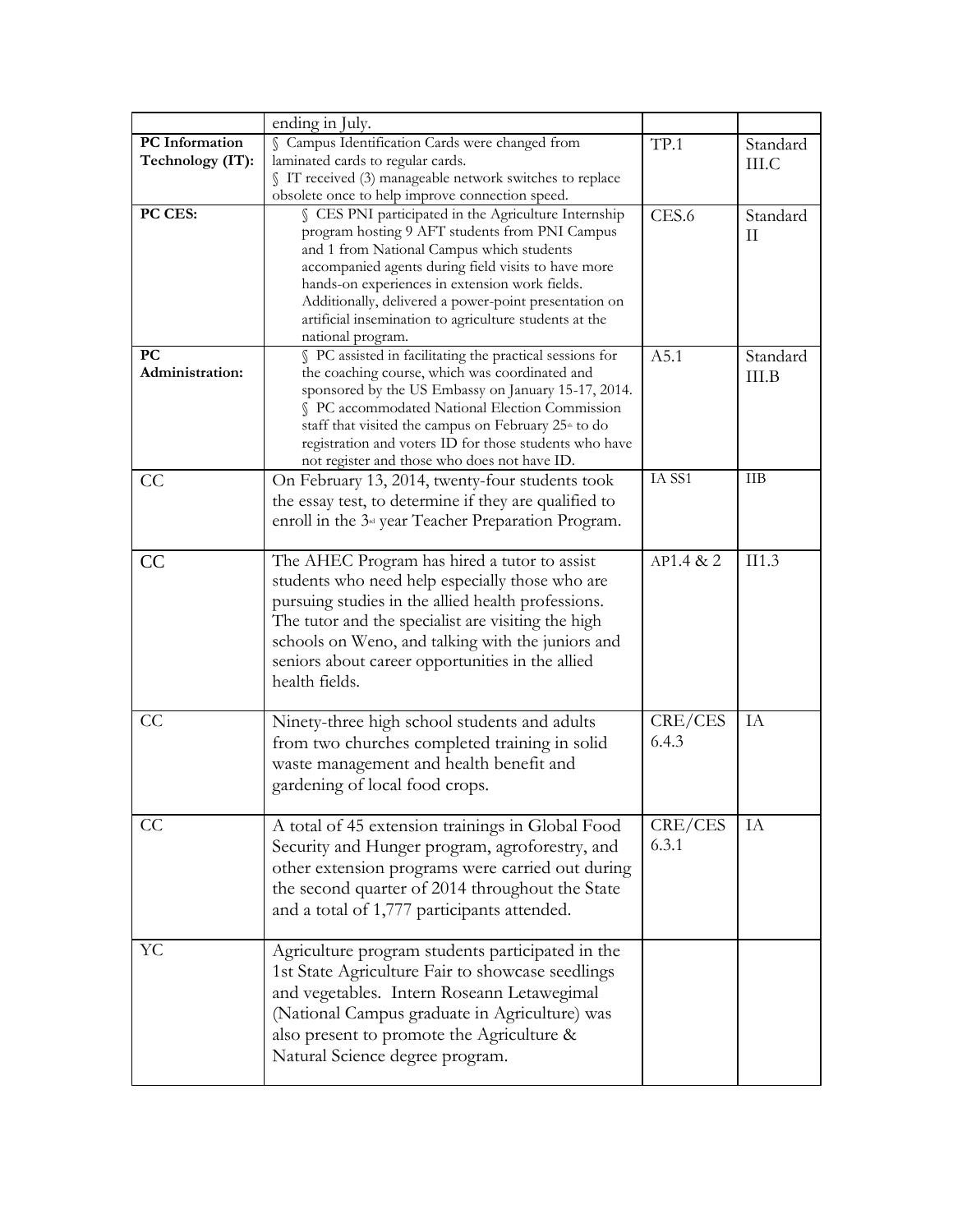| YC                | CHS and TP courses continue to be offered this<br>semester for health services and DOE staff.                                                                                                                                                     |       |
|-------------------|---------------------------------------------------------------------------------------------------------------------------------------------------------------------------------------------------------------------------------------------------|-------|
| YC                | A 2 week public health training is conducted in<br>Yap by Dr. Paul Dacanay for 27 health services<br>dispensaries and community health centers.                                                                                                   |       |
| FSM SMI           | NORMA representatives administered test to 2nd<br>year cadets. NORMA rep will administer the test<br>again in May prior to graduation ceremony. This<br>is a recruitment effort by NORMA to hire<br>graduates to be observers on fishing vessels. |       |
| KC <sub>2a</sub>  | Thirty-five courses were offered in general studies<br>and vocational programs for Spring 2014.<br>Certificate of Agriculture and Food Technology<br>continues to recruit full class loads.                                                       | IIA1a |
| KC <sub>2</sub> b | Supplying course needs for completion of AS<br>degree to meet National Teacher Certification<br>requirements for local DOE in-service teachers.                                                                                                   | IIA1a |

**Emphasize academic offerings in service to national needs – Measures of Success Articulation and Partnerships**

- Articulation agreements: a) One additional articulation agreement will be added annually and b) transcript analysis in summer 2013 will be used to establish baseline data for student transfer to institutions with articulation agreements.
- Partnership agreements: a) Two partnership agreements will be added over the period of the strategic plan and b) students' participation in partnership programs.

#### **Certification examinations**

 Percent of students passing certification examinations based on testing options available in the FSM (Career and Technical Education (CTE) is working to establish the FSM as a testing center for critical CTE certifications).

 Percent of graduates passing FSM Teacher Certification (target to be established fall 2013). **Training and Opportunities**

- Percent increase in training opportunities based on baseline data to be established in summer 2013.
- Assessment of impact of training on work performance, based on survey of program participation, meeting training goals within 3 months of conclusion of training. Assessment criteria to be included in training design.

# *Be financially sound, fiscally responsible, and build resources in anticipation of future needs*

|  | Office | <b>Accomplishments</b> | TIMD<br>IEMI | $\alpha$ $\alpha$<br>ACCIO |
|--|--------|------------------------|--------------|----------------------------|
|--|--------|------------------------|--------------|----------------------------|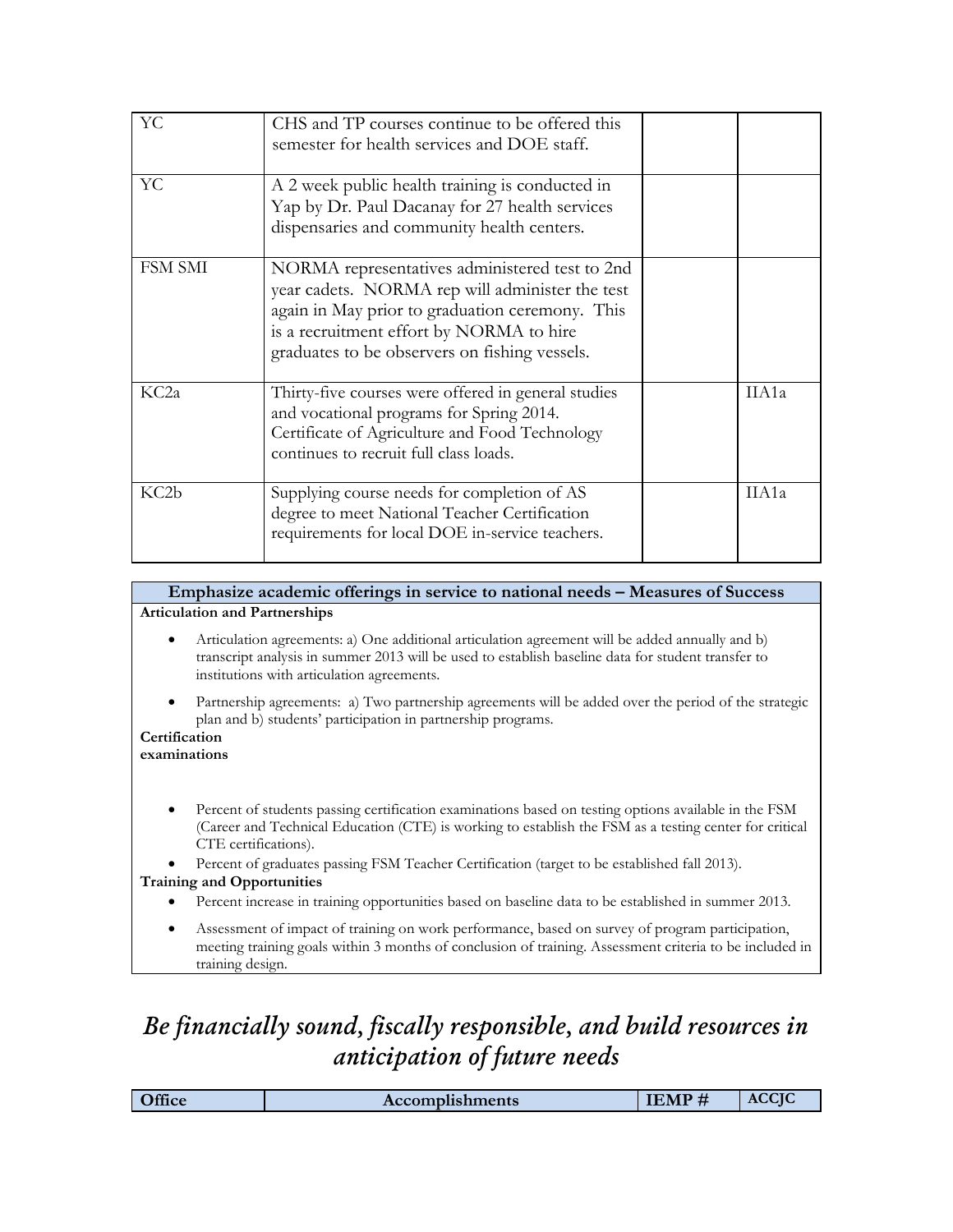|           |                                                         |            | Standard             |
|-----------|---------------------------------------------------------|------------|----------------------|
| CC        | Some faculty members and staffs continue to             | AP1.1      | $\rm{HID}$           |
|           | make biweekly allotments to the Endowment               |            |                      |
|           | Fund. In addition, the SBA raised \$795.60              |            |                      |
|           | during their Cultural/Founding Days                     |            |                      |
|           | fundraising.                                            |            |                      |
|           |                                                         |            |                      |
| CC        | We are still anticipating the payment of the            | AP1.1      | <b>IIID</b>          |
|           | \$58,936.80 for the CTE training to the Chuuk           |            |                      |
|           | High School students                                    |            |                      |
| CC        | The COM-FSM Chuuk campus snack bar                      | AP1.1      | <b>IIID</b>          |
|           | continues to provide hands on training to the           |            |                      |
|           | students in the business classes, and to make           |            |                      |
|           | surplus for the needs of the campus, and the            |            |                      |
|           | endowment fund                                          |            |                      |
|           |                                                         |            |                      |
| <b>CC</b> | Security and Maintenance:                               | 4FCE2.1b,  | <b>IIB &amp;IIIB</b> |
|           |                                                         |            |                      |
|           | 1) Provide daily maintenance and security services      | 2.1.1      |                      |
|           | as stated in monthly Preventative Maintenance<br>Plans. |            |                      |
|           |                                                         |            |                      |
|           | 2) Provide detail cost estimates for projects as        |            |                      |
|           | stated in BECA plans.                                   |            |                      |
|           |                                                         |            |                      |
|           | 3) Provide cost estimates for major building repairs    |            |                      |
|           | as requested by Director of Maintenance.                |            |                      |
|           | 4) Prepare lighting information to Director of          |            |                      |
|           | Maintenance for the purpose of reducing power           |            |                      |
|           | consumption.                                            |            |                      |
|           |                                                         |            |                      |
|           | 5) Conduct training for Staff regarding energy          |            |                      |
|           | saving and basic electricity during staff               |            |                      |
|           | development.                                            |            |                      |
|           | 6) Provide transport, security and ground services      |            |                      |
|           | during cultural and founding days activities.           |            |                      |
| CC        | MITC received a new ID printer to replace the           | 2TP2       | <b>IIIC</b>          |
|           | broken one.                                             |            |                      |
| CC        | There were 55 advises and 260 technical                 | CRE/CES    | IA                   |
|           | assistances provided to local farmers/gardeners on      | 6.2        |                      |
|           | agroforestry in the communities.                        |            |                      |
|           |                                                         |            |                      |
| CC        | Continue implementing two field research projects       | CRE/AES6.3 | IA                   |
|           | at Tunnuk, Weno: 1. Cassava Intercropping with          |            |                      |
|           | Okra and Long Beans and, 2. Evaluation of Sweet         |            |                      |
|           | Potato varieties for yields and suitability to pastries |            |                      |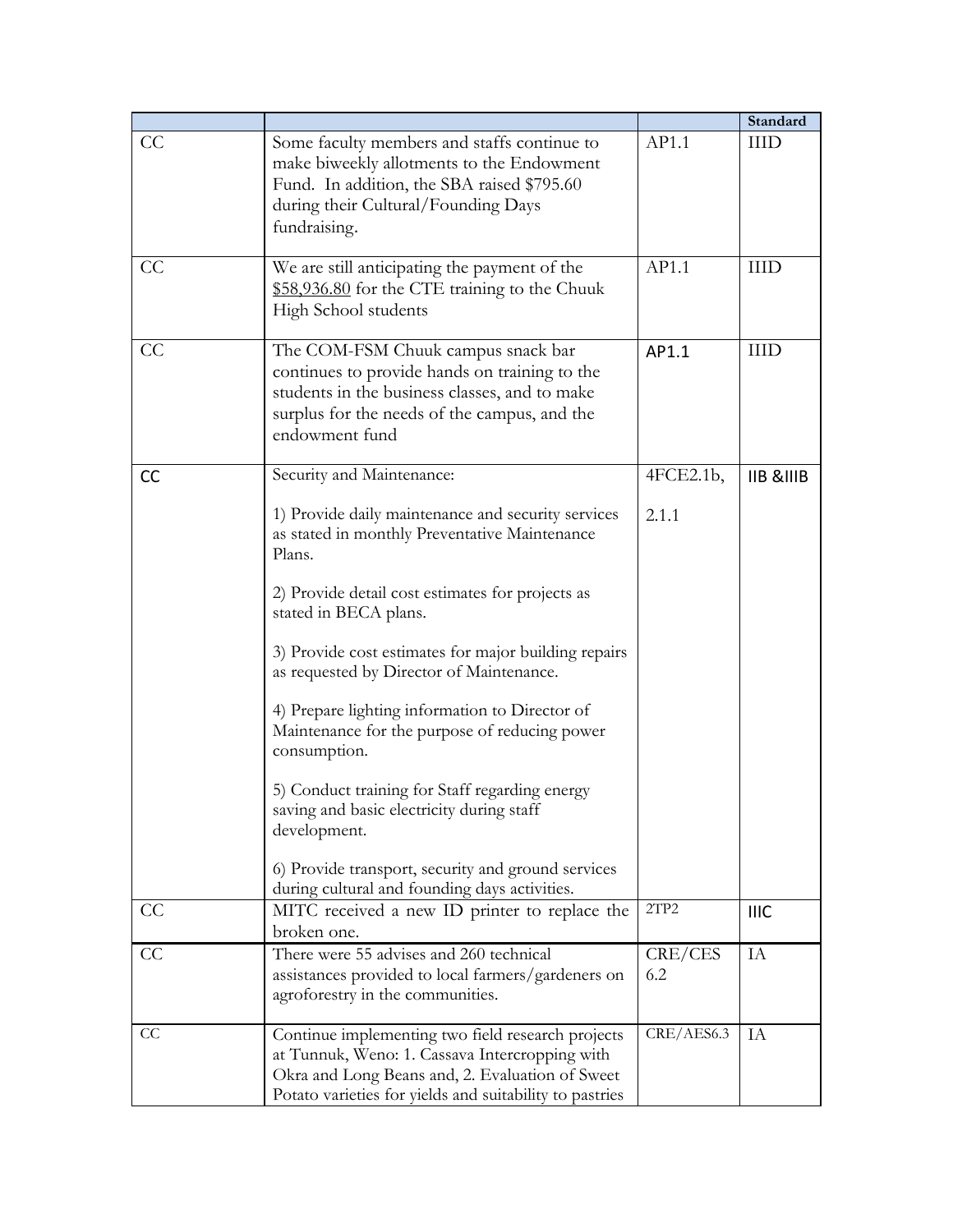|                                             | using different combinations of sweet potato and<br>wheat flour.                                                                                                                                                                                                                                                                                                                                                                                                                                                                                                |       |                          |
|---------------------------------------------|-----------------------------------------------------------------------------------------------------------------------------------------------------------------------------------------------------------------------------------------------------------------------------------------------------------------------------------------------------------------------------------------------------------------------------------------------------------------------------------------------------------------------------------------------------------------|-------|--------------------------|
|                                             |                                                                                                                                                                                                                                                                                                                                                                                                                                                                                                                                                                 |       |                          |
| <b>PC</b> Business<br>Office/Book-<br>store | § 98% of prepaid accounts that were set up at PC<br>Bookstore for Spring 2014 semester have been used<br>up.<br>§ 86% of tuition and fees for the Spring 2014 has<br>been cleared. Out of the 554 students, 480 students<br>were awarded Pell grant.<br>§ Collected \$8,152.74 for the Endowment Fund.<br>January 2014: \$87.33 (Car wash and<br>O<br>10% of sales from fundraising teams)<br>February 2014: \$20.01 (10% of sales<br>O<br>from fundraising teams)<br>March 2014: \$8,045.40 (Campus<br>O<br>fundraising and municipality teams<br>fundraising) | AP1   | Standard<br><b>III.D</b> |
|                                             | § Collected \$375 for the gym and classroom usage.<br>§ Collected \$1,386.55 for PC Bookstore thru sales of<br>sundries.                                                                                                                                                                                                                                                                                                                                                                                                                                        |       |                          |
| <b>PC</b> Information<br>Technology (IT):   | § Computer maintenance and repair/replace check in<br>the following computer labs:<br>5 Computers LRC Small Lab<br>$\circ$<br>25 Computers in Room #12<br>$\circ$<br>25 Computers in Room #11<br>$\circ$<br>5 Computers in SSC Small Lab<br>O                                                                                                                                                                                                                                                                                                                   | TP.1  | Standard<br>III.C        |
| <b>PC</b><br>Administration:                | § PC continued to accommodate students and the<br>communities' requests to utilize the facilities and the<br>vocational front area for their meetings, sports<br>tournaments, and car wash activities. A total of<br>\$467.93 was collected.                                                                                                                                                                                                                                                                                                                    | A.5.1 |                          |
| KC3a                                        | Fundraising for COM-FSM Endowment<br>netted \$1982.30 which is 36 % of Kosrae<br>Campus' annual obligation.                                                                                                                                                                                                                                                                                                                                                                                                                                                     |       |                          |

## **Be financially sound, fiscally responsible, and build resources in anticipation of future needs – Measures of success**

## **Endowment and Fund balance**

- Percent decrease in fund balance per year will not exceed five (5) percent.
- Dollar amount and percent change in endowment per year. Target for fundraising is \$50,000 annually. The Friends of the College of Micronesia – FSM foundation is currently being organized and will be setting endowment targets in AY 2013/14.

### **Revenue Sources and Allocations**

• Diversity of revenue sources: Target to set summer 2013.

# *Invest in and build a strong capacity in human capital*

| Office      | <b>Accomplishments</b>                           | <b>IEMP</b> | <b>ACCIC</b><br>Standard |
|-------------|--------------------------------------------------|-------------|--------------------------|
| <b>VPIA</b> | Spring 2014 Staff Development Day - March 14. 75 | AP 3.4      |                          |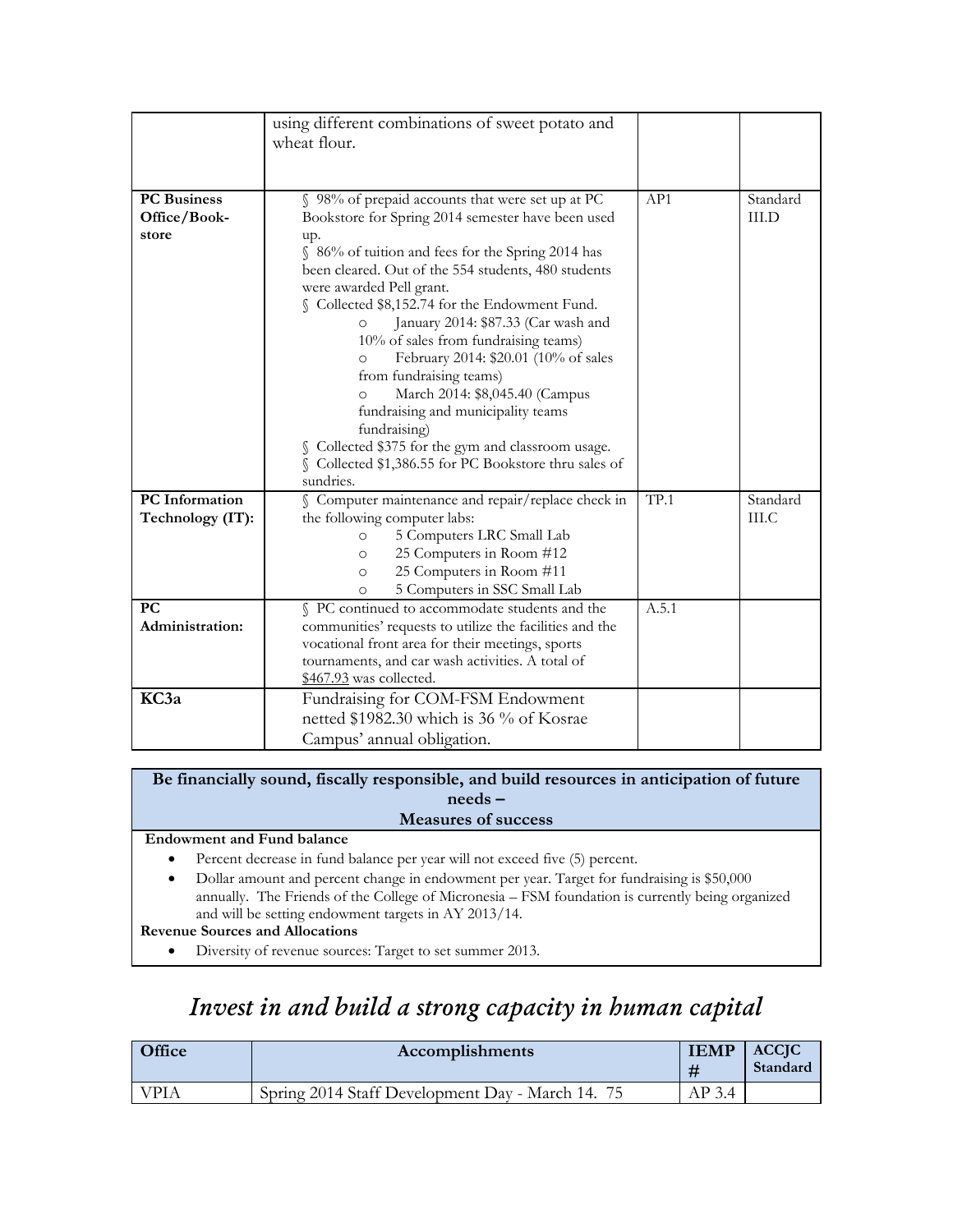|             | faculty from National and Pohnpei campus attended the                                                                   |        |          |
|-------------|-------------------------------------------------------------------------------------------------------------------------|--------|----------|
|             | one day event. Participants worked on program and                                                                       |        |          |
|             | course level assessment reports and data input to Tracdat,                                                              |        |          |
|             | reviewed ACCJC standard on differentiating professionally                                                               |        |          |
|             |                                                                                                                         |        |          |
|             | accepted views and opinions in the classroom, discussed                                                                 |        |          |
|             | the reasons for needing and using institutional set                                                                     |        |          |
|             | standards.                                                                                                              |        |          |
| <b>VPIA</b> | 2014 Faculty Handbook available online at                                                                               | AP 3.2 |          |
|             | http://www.comfsm.fm/publications/handbook/Faculty-                                                                     |        |          |
|             | handbook.pdf                                                                                                            |        |          |
| CC          | Chuuk Campus faculty members had meetings on the                                                                        | AP5.1, | ШA       |
|             | first Friday of each month. Their main focuses of the                                                                   | HR3.1  |          |
|             |                                                                                                                         |        |          |
|             | meetings were student learning and how to assist                                                                        |        |          |
|             | students.                                                                                                               |        |          |
| PC Upward   | § UB Student Services Specialist II Ms. Drystal Silbanuz is now on                                                      | HR3.2  | Standard |
| Bound:      | board effective February 23, 2014. Happy to share that she is our                                                       |        | III.A    |
|             | very own UB alumni-Class of 2007, one of the examples of a                                                              |        |          |
|             | success story in the UB program.                                                                                        |        |          |
|             | Two instructors were hired to help out Math and Science tutorial                                                        |        |          |
|             | after Saturday instructions and they are Alan Alosima and Nelchor<br>Permitez.                                          |        |          |
| PC CES:     |                                                                                                                         | HR3.2  | Standard |
|             | Ad Hoc Committee for the CES PNI Extension Agent<br>completed interview of 4 applicants and provided to the President   | HR.3.1 | III.A    |
|             | its recommendation for the position.                                                                                    |        |          |
|             | § Agents conducted schools visits and did presentation to students                                                      |        |          |
|             | on food safety, personal hygiene, how to read food label and use the                                                    |        |          |
|             | nutrition facts, and emphasized the importance of fruits and                                                            |        |          |
|             | vegetables in daily meals.                                                                                              |        |          |
|             | Visits were also conducted for a group of young farmers to share                                                        |        |          |
|             | with them information on what Climate Change is and its effect on                                                       |        |          |
|             | both to the soil and plants. Visit has been scheduled to continue for                                                   |        |          |
|             | the same group because most of them do not believe that there is a                                                      |        |          |
|             | Climate Change in Pohnpei.                                                                                              |        |          |
|             | § EFNEP staff visited Kolonia and Ohmine schools to present                                                             |        |          |
|             | nutrition and food safety presentation to class of 35 students whom                                                     |        |          |
|             | participated in the event.                                                                                              |        |          |
|             | S CES EFNEP staff assisted the JICA Senior Volunteer for the                                                            |        |          |
|             | presentation on the importance of go to sleep early, woke up early                                                      |        |          |
|             | and eat breakfast. There were seventeen (17) clients who                                                                |        |          |
|             | participated in the event.                                                                                              |        |          |
|             | CES PNI participated in meetings and trainings on National                                                              |        |          |
|             | Trade committee, Import/Export committee, Biodiversity<br>committee and Invasive Species Task Force of Pohnpei (iSTOP). |        |          |
|             | S CES Agents selected potential sites for farm trials to be                                                             |        |          |
|             | conducted on common vegetable crops of different rates of                                                               |        |          |
|             | fertilizer application, spacing, and varietal trial. Refresher                                                          |        |          |
|             | demonstration to 6TH grade teachers and staffs of Kolonia                                                               |        |          |
|             | Elementary School on how to mix soil medium, sowing seeds and                                                           |        |          |
|             | explain how to manage seeds and seedlings in the nursery with                                                           |        |          |
|             | collaboration of NRCS office. Same project was carried out at                                                           |        |          |
|             | Ohmine Elementary School. Agents demonstrated how to apply                                                              |        |          |
|             | compost at planting, explained the importance of Home Garden,                                                           |        |          |
|             | how to start a Home Garden, with suitable site, and techniques of                                                       |        |          |
|             | managing crops, advise to keep planting area clean to prevent                                                           |        |          |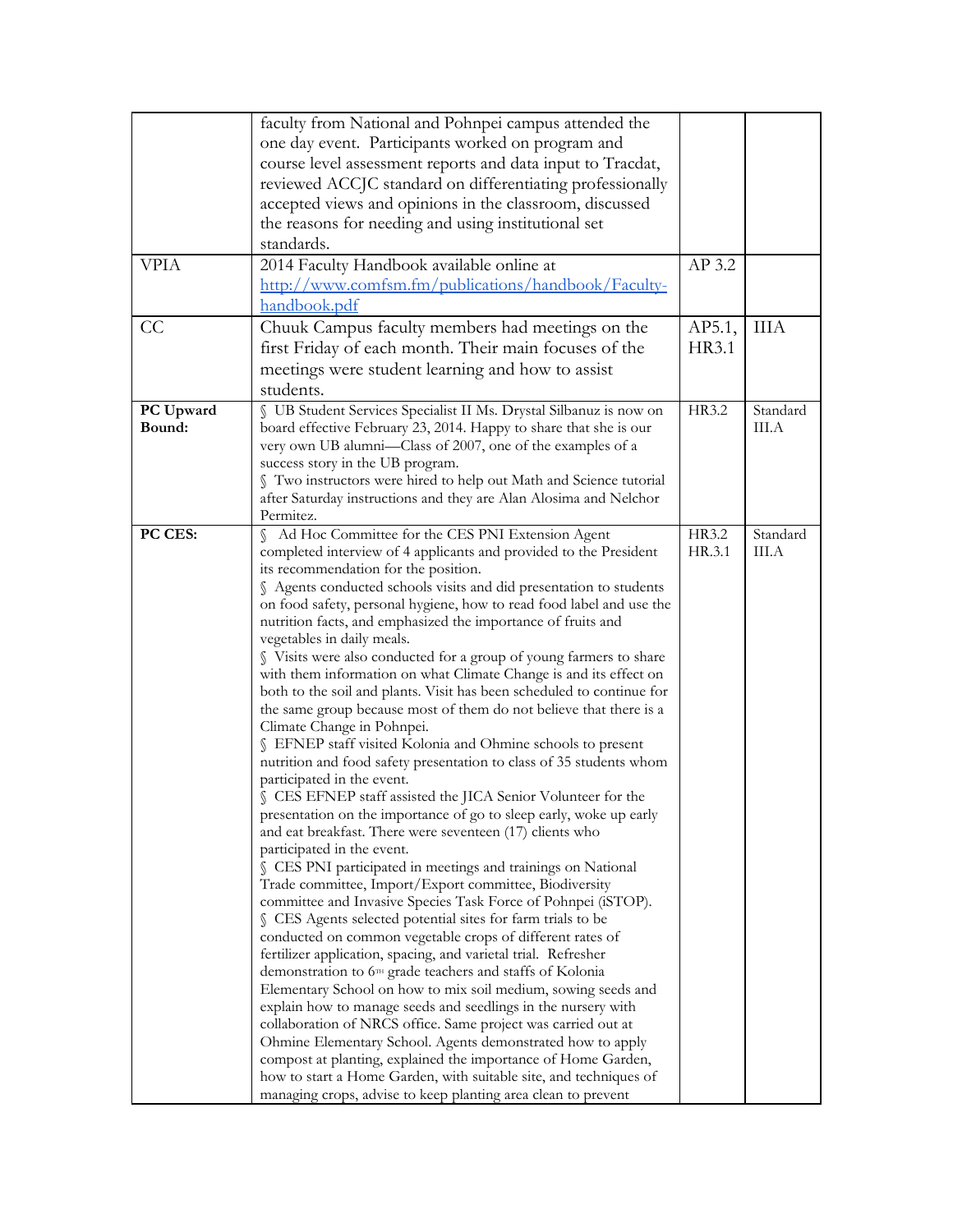|                 | diseases and pests infestation.                                                 |       |          |
|-----------------|---------------------------------------------------------------------------------|-------|----------|
|                 | § Agents carried out activities providing recommendation and                    |       |          |
|                 | advice on proper cared for crops and alternative used of integrated             |       |          |
|                 | pest management to minimize use of pesticides and assisted                      |       |          |
|                 | vegetables and sakau farmers on replanting of resistant vegetable               |       |          |
|                 | varieties, crop rotation, and inter cropping of vegetable. This is to           |       |          |
|                 | suppress the multiplication of pests and diseases. As for sakau, bio-           |       |          |
|                 | agent was introduced to the farmers along with demonstration on                 |       |          |
|                 | how the agent should properly be applied to the white fly.                      |       |          |
|                 | S CES PNI Agents introduced to the farmers in Madolenihmw on                    |       |          |
|                 | the importance of applying both the commercial fertilizer (N P K)               |       |          |
|                 | and compost to vegetable crops during period of application;                    |       |          |
|                 | conducted demonstration on landscaping on farming area on                       |       |          |
|                 | contouring techniques and farmers were taught proper desuckering                |       |          |
|                 | practices, trashing and proper selection of planting materials,                 |       |          |
|                 | especially sucker.                                                              |       |          |
|                 | § Agents conducted demonstrations and provided technical                        |       |          |
|                 | support and advice to farmers on suitable vegetable crops and                   |       |          |
|                 | fruits; post harvesting techniques; recommendation on proper                    |       |          |
|                 | amount of commercial fertilizer to apply on certain vegetable crops;            |       |          |
|                 | and starting compost pin along with discussion on the importance                |       |          |
|                 | of making compost and how it could help in both sanitary reasons                |       |          |
|                 | and as a plant nutrient.                                                        |       |          |
|                 | § Agents coordinated Crop Judging contest/exhibit by Department                 |       |          |
|                 | of Education and provide way forward to improve on 2015                         |       |          |
|                 | Agriculture Fair for ECE, Elementary and High Schools.                          |       |          |
|                 | § Agent assisted community members to treat their animals with                  |       |          |
|                 | medication (iron) to the piglets, to make them strong and healthy,              |       |          |
|                 | conducted demonstrations and provided technical support and                     |       |          |
|                 | advises to farmers on suitable vegetable crops and fruits post                  |       |          |
|                 | harvesting techniques; recommendation on proper amount of                       |       |          |
|                 | commercial fertilizer application for certain vegetable crops; and              |       |          |
|                 | starting compost pin along with discussion on the importance of                 |       |          |
|                 | making compost and how it could improve in both sanitary reasons                |       |          |
|                 | and as a plant nutrient.                                                        |       |          |
|                 | § Aquaculture agent seeded 113 oysters during the training in                   |       |          |
|                 | Pakin. Twenty-seven community members participated in the                       |       |          |
|                 | community meeting and the training; 3 boys & 3 girls imparted                   |       |          |
|                 | hands-on seeding training have seeded 113 oysters during the                    |       |          |
|                 | training.                                                                       |       |          |
|                 | S Both hands-on and power point presentations were the means                    |       |          |
|                 | used for the delivery of the community training. Communities                    |       |          |
|                 | included in the training thus far had been all the eight sections of            |       |          |
|                 | Madolenihm completed, outer island communities including                        |       |          |
|                 | (Kolonia Town residence, Pingelap, Mwoakilloa, Sapwuahfik,                      |       |          |
|                 | Nukuoro and Kapingamarangi) and in Kitti, include Paies, Sowihso,               |       |          |
|                 | Enipein Pah, Mwoakot, and Salapwuk on banana production in                      |       |          |
|                 | order to address issues on quality and quantity production of                   |       |          |
|                 | banana for exports opportunities to Guam and neighboring island<br>countries.   |       |          |
| <b>PC</b>       | $\int$ There are three (3) new hires during this reporting period.              | HR3.2 | Standard |
| Administration: | Dr. Nacanieli Tuivavalagi filled the Researcher position on                     |       | III.A    |
|                 | January 22 <sup>nd</sup> ; Ms. Drystal Silbanuz filled the UB Student           |       |          |
|                 | Services Specialist II on March 12 <sup>th</sup> ; and Mr. Michael Iehsi filled |       |          |
|                 | the Agriculture Extension Agent on March 24 <sup>th</sup> .                     |       |          |
|                 | § The college hosted a farewell luncheon on March 7 <sup>th</sup> in            |       |          |
|                 | honor of Mr. Cooper Etse, PC IT Specialist who resigned to                      |       |          |
|                 |                                                                                 |       |          |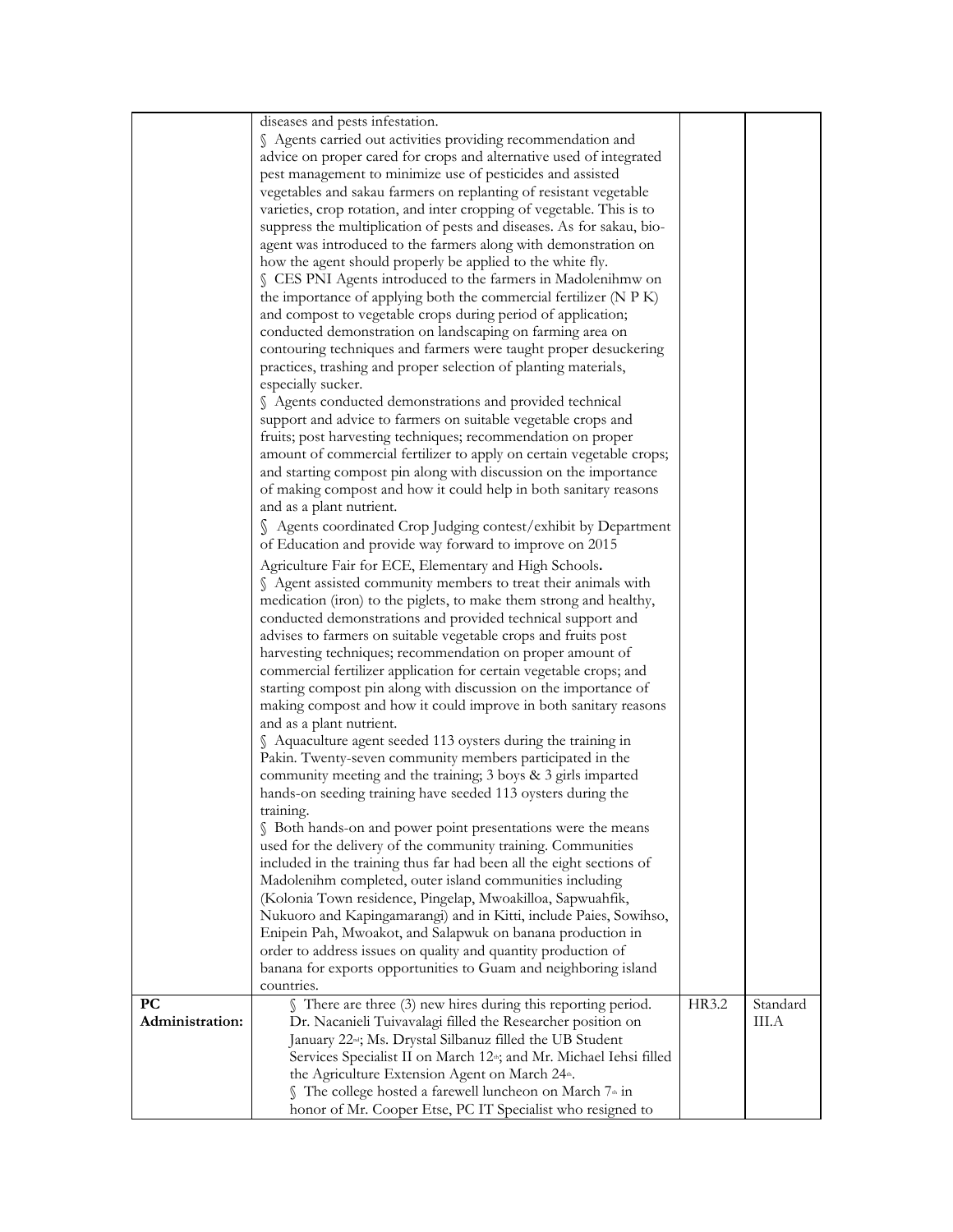|                               | take up another post at the Pohnpei Port Authority.<br>Keicyleen Oswalt was hired to fill in the Site Coordinator<br>position that was vacant for long time. This is a part-time<br>position for GEAR UP Program.<br>Special contracts for (3) security officers were extended from<br>January 1 to September 30, 2014 pending recommendation for<br>approval from the President. |  |        |  |
|-------------------------------|-----------------------------------------------------------------------------------------------------------------------------------------------------------------------------------------------------------------------------------------------------------------------------------------------------------------------------------------------------------------------------------|--|--------|--|
| <b>PC Campus</b><br>Director: | Partner with UOG to hold solar training for Electrical<br>faculty members, maintenance, participants form PDOE and<br>PUC.<br>S Establish MoU with Arizona State University for Photo<br>Voltaic training through University of South Pacific.                                                                                                                                    |  |        |  |
| KC <sub>4a</sub>              | Renton Isaac, IT specialist completed a two-month<br>photo-voltaic training sponsored by University of<br>Guam in March 2014. Mr. Michael Williams registered<br>into two courses in Spring 2014 as part of the staff<br>development program.                                                                                                                                     |  | IIIA5a |  |

## **Invest in and build a strong capacity in human capital – Measures of success Credentialing**

 Tracking of faculty and staff credentials based on aspirational credentialing to be set by September 2013

## **Professional Development**

- Percent allocation of professional development funds against prioritized capacity development needs based on prioritized to be established summer 2013.
- Impact of professional development on work performance based on employee and supervisors survey within three (3) months of completion.

# *Become a learning organization through development of a learning culture guided by learning leaders*

| Office                   | Accomplishments                                                                                                                                                                                                 | <b>IEMP</b><br># | <b>ACCJC</b><br>Standard |
|--------------------------|-----------------------------------------------------------------------------------------------------------------------------------------------------------------------------------------------------------------|------------------|--------------------------|
| <b>VPIA</b>              | 81% of all programs submitted program reviews on                                                                                                                                                                |                  | Standard II              |
| <b>VPIA</b>              | time.<br>Instructional Policies reviewed and those needing no<br>revision, outdated policies and procedures that are<br>not policies submitted and reviewed by BOR at<br>March 2014 meeting.                    |                  |                          |
| <b>PC</b><br>Maintenance | § Installation of street lights outside classroom J and<br>under the mahogany trees and security lights outside<br>building D&J.<br>§ Completed the meter separation at the Gym and<br>Student Services Center. | FCE1.1           | Standard<br><b>III.B</b> |
|                          | § Installation of 2 exhaust fans at HTM Kitchen;<br>bulletin board at Business Office; fire extinguishers in<br>the shops and offices; and 8 blinds were installed in the                                       |                  |                          |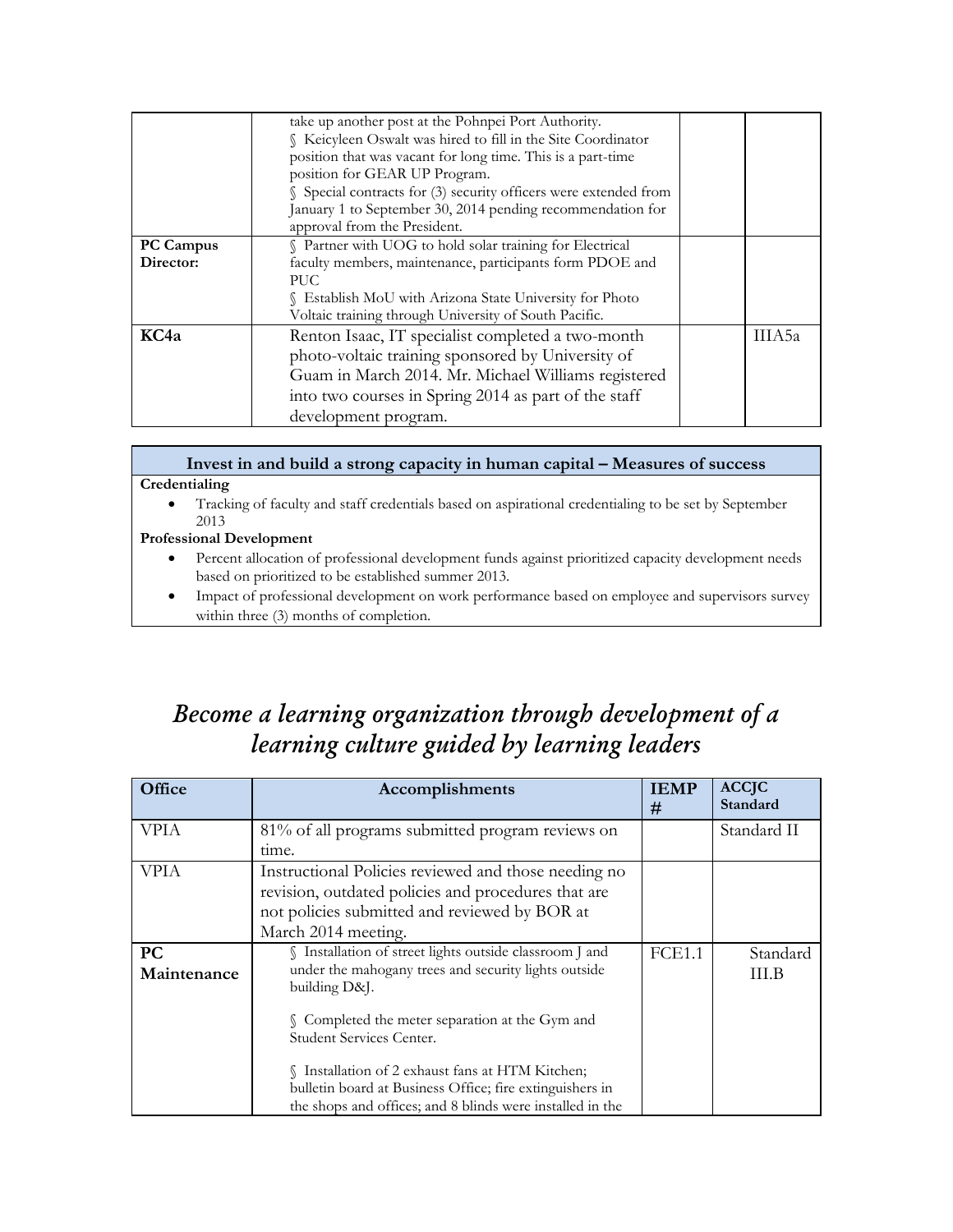|                              | Computer Labs Room #11&12.                                                                                                                                                                                                                                                                       |       |              |
|------------------------------|--------------------------------------------------------------------------------------------------------------------------------------------------------------------------------------------------------------------------------------------------------------------------------------------------|-------|--------------|
|                              | Maintenance, Custodian, and Security guards<br>continued to perform ground maintenance and upper<br>and lower Campus areas, performed daily housekeeping<br>in offices and classrooms, and periodic survey and<br>maintenance of vehicles.                                                       |       |              |
|                              | § Continued to provide 24 hours round the clock<br>security and safety for the whole campus with 7 security<br>officers.                                                                                                                                                                         |       |              |
|                              | S Shuttle buses between the 2 campuses are on going as<br>scheduled.                                                                                                                                                                                                                             |       |              |
|                              | Crime statistics for January, February, and March:                                                                                                                                                                                                                                               |       |              |
|                              | Alcohol violation9<br>$\circ$                                                                                                                                                                                                                                                                    |       |              |
|                              | Betel nut violation2<br>O                                                                                                                                                                                                                                                                        |       |              |
|                              | $\circ$                                                                                                                                                                                                                                                                                          |       |              |
|                              | $\circ$                                                                                                                                                                                                                                                                                          |       |              |
|                              | $\circ$                                                                                                                                                                                                                                                                                          |       |              |
| <b>PC</b><br>Administration: | § Campus Secretary continued to attend regular campus<br>meetings, management team meetings, and other<br>meetings like HR Reps, Staff Development committee,<br>Faculty Staff Senate, and Student Conduct Board. She<br>also attended and participated in the founding day teams<br>activities. | A.5.1 | Standard III |
|                              | S Campus Secretary held few Staff Development<br>committee meetings and helped in preparation with the<br>Staff Development Day.                                                                                                                                                                 |       |              |
|                              | § On March 19 <sup>th</sup> , Campus Secretary was invited to do a<br>brief presentation to the BU095 class on the Importance<br>of Filing Documents Properly, Use Common Office<br>Machines & Setup, and Control a Suitable Filing System.                                                      |       |              |
|                              | § Pohnpei Campus assisted in facilitating the practical<br>sessions for the coaching course, which was coordinated<br>and sponsored by the US Embassy on January 15-18,<br>2014.                                                                                                                 |       |              |
|                              | S Pohnpei Campus hosted the National Election<br>Commission staff who visited the campus on February<br>25 <sup>th</sup> to do registration for those students who have not<br>registered and voters ID for staff and students who do<br>not have one.                                           |       |              |
|                              | S PC faculty, staff, and students attended the 2023<br>Awareness meeting by FSM President Mori and his<br>cabinets regarding the Compact of Free Association with<br>the US after year 2023 on March 7, 2014 at MITC.                                                                            |       |              |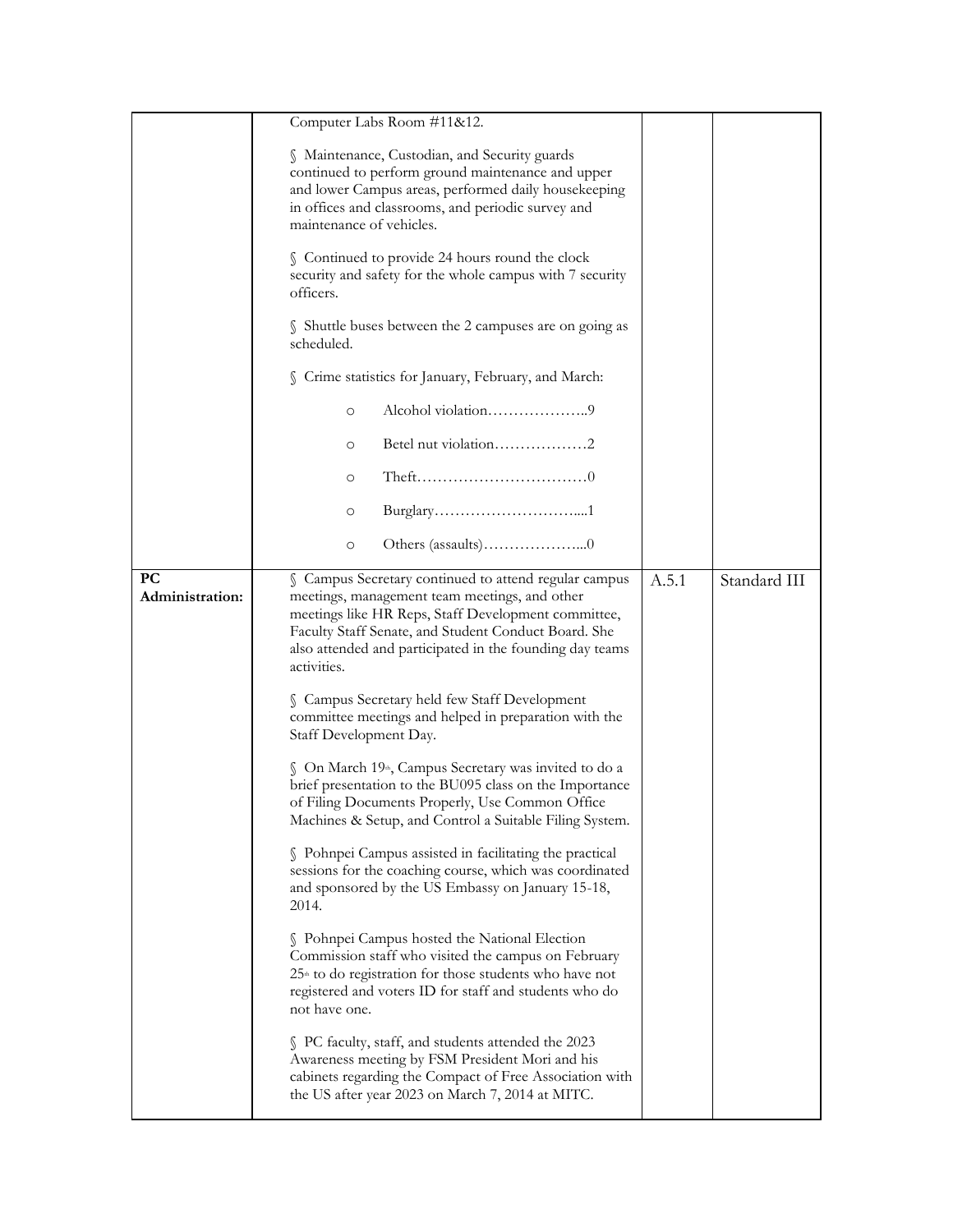|                        | § PC Facuty and staff attended the memorial service for<br>former VPIA Mariana Ben-Dereas.                                                                                                                                                                                                                       |         |            |
|------------------------|------------------------------------------------------------------------------------------------------------------------------------------------------------------------------------------------------------------------------------------------------------------------------------------------------------------|---------|------------|
| CC                     | SBA officials have been very actively participating<br>in Management Council meetings.                                                                                                                                                                                                                           | TP1.6   | <b>IVA</b> |
| CC                     | A series of workshop on line links by Magna are<br>being sent every week by DAP and VPIA's office to<br>encourage instructors and develop and improve<br>ongoing learning while working. There are some<br>faculty members who take these opportunities and<br>learn while others do not have the time to do so. | HR3.5.3 | IIA1.1     |
| YC & FSM<br><b>FMI</b> | February 5 - 8, 2014, VPIEQA Frankie Harriss<br>provided trainings on accreditation issues & updates<br>to all faculty and staff at Yap Campus. Same<br>workshops were also replicated at the FSM FMI<br>Campus                                                                                                  |         |            |
| YC & FSM<br><b>FMI</b> | FMI and YC reviewed and revised assessment<br>outcomes and strategies for all units.                                                                                                                                                                                                                             |         |            |
| <b>YC</b>              | YC faculty are participating in on-going program<br>and course assessments. All assessment results are<br>submitted to VPIA, DAP, and Assessment<br>Coordinator.                                                                                                                                                 |         |            |
| <b>FSM FMI</b>         | Work in progress at FMI are: PSLO's, review of<br>course outlines and programs, quality manual,<br>admission criteria, and update of catalog. All these<br>will be completed in April and submitted for<br>review and endorsement.                                                                               |         |            |

### **Become a learning organization through development of a learning culture guided by learning leaders – Measures of success**

### **Learning Organization**

- Assessment of the college as a learning organization centered on Peter Senge's Five Disciplines: Systems thinking, Personal mastery, Mental models, Building shared vision, and Team learning. Assessment to be based on evidence generated by the governance structure: committee and team minutes, policy assessment, and program reviews, etc.: Baseline data to be established using a learning organization survey in September 2013.
- Examine organizational culture and organizational leaders for evidence of "proactivity, commitment to learning to learn, positive assumptions about human nature, belief that the environment can be managed, commitment to truth through pragmatism and inquiry, positive orientation toward the future, commitment to full and open task-relevant communication, commitment to cultural diversity, commitment to systemic thinking, and believe that cultural analysis is a valid set of lenses for understanding and improving the world" (Schein, 2010).

#### **Communications**

 CCSSE and CCFSSE analysis: Targets to be set by September 2013 based on CCSSE and CCFSSE administered in spring 2013.

### **Policies**

- One hundred (100%) percent of policies to be reviewed and updated by 2016.
- Percent of policies assessed as per policy assessment cycle (95%)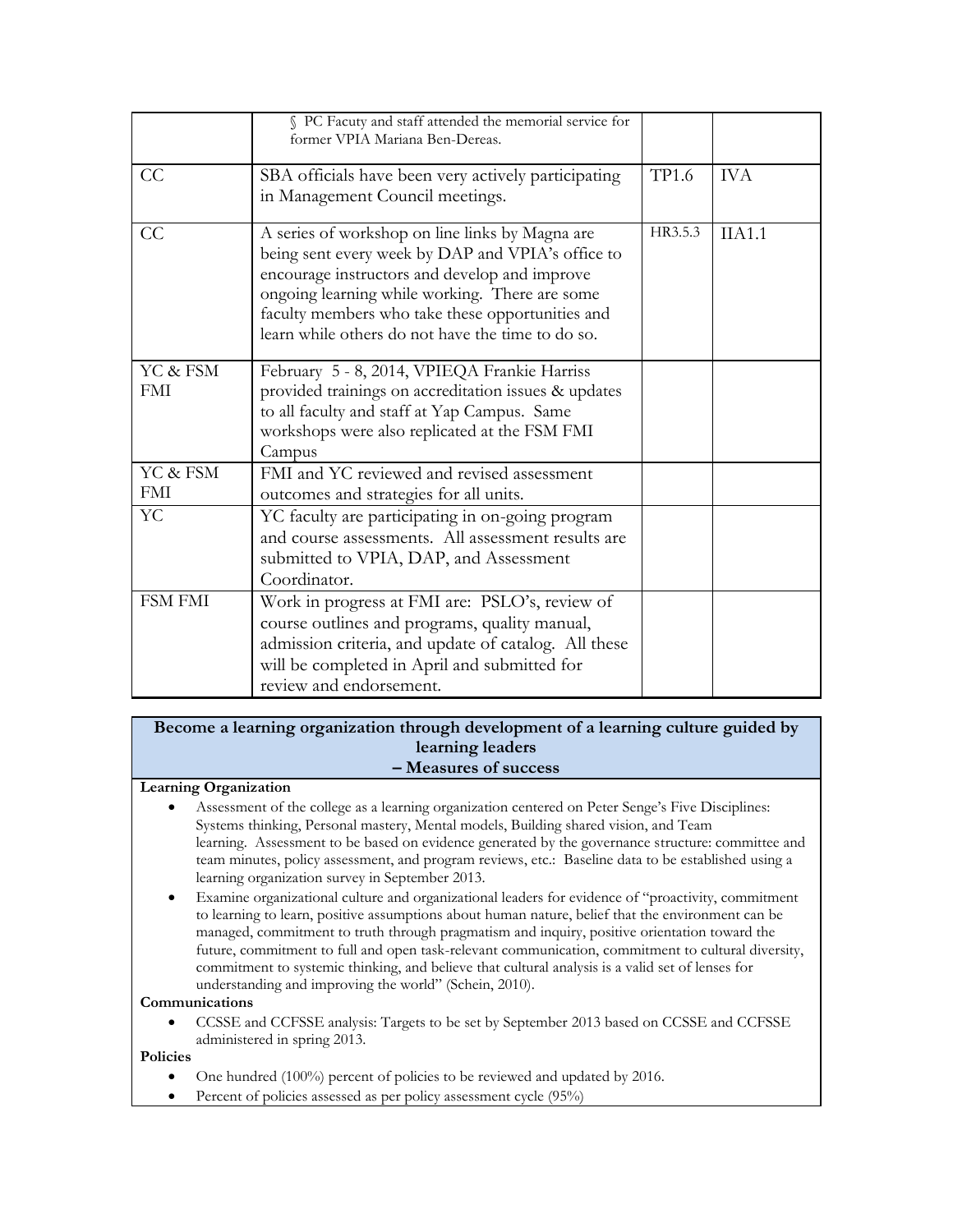|  |  | Evoke an image of quality |
|--|--|---------------------------|
|  |  |                           |

| Office | Accomplishments                                               | <b>IEMP</b><br># | <b>ACCJC</b><br>Standard |
|--------|---------------------------------------------------------------|------------------|--------------------------|
| CC     | One of the COM-FSM Chuuk Campus faculties is member of        |                  |                          |
|        | the Chuuk State School System Board of Directors. Another     |                  |                          |
|        | serves on the Civil Service Commission, and a staff serves on |                  |                          |
|        | the EPA Board of Directors. Another staff serves on the       |                  |                          |
|        | Small Grant Program National Steering Committee.              |                  |                          |
| CC     | Meseiset Newsletter continues to produce monthly issues,      |                  |                          |
|        | informing the campus and the community on what is going on    |                  |                          |
|        | in some classes on campus, and in the community. There are    |                  |                          |
|        | additional features in the newsletter worth reading and doing |                  |                          |
| KC5a   | Staff Development Committee began planning for incentive day  | HR3.2.2          |                          |
|        | at Kosrae Campus.                                             |                  |                          |
| KC5b   | Some of the staffs at Kosrae Campus are members of readers    |                  |                          |
|        | teams for the Self-Evaluation 2016.                           |                  |                          |

## **Evoke an image of quality – Measures of success**

### **Internal**

- Recognition of excellence awards annually.
- Accreditation reaffirmation

#### **External**

- Alumni and employer survey: Surveys to be revised based on strategic plan and administered in fall 2013 to set baseline data.
- Survey of FSM political and traditional leadership on perceptions of the college: Baseline data to be set fall 2013.

# *Department Response to Self-Identified Issues: Planning Agendas*

| Office | Planning Agenda Item                                                                                                                                   | <b>ACCJC</b><br>Standard         | Work Completed & Evidence                                                                                                                               |
|--------|--------------------------------------------------------------------------------------------------------------------------------------------------------|----------------------------------|---------------------------------------------------------------------------------------------------------------------------------------------------------|
| IA     | The college will improve its ability<br>to demonstrate that all instructional<br>programs meet the mission of the<br>college and needs of the students | $IIA1a-c$<br>$(1 \text{ of } 1)$ | • CCSSEE administered spring<br>2013 and again spring 2014.                                                                                             |
|        | by:<br>Including surveys or<br>$\bullet$<br>questions of student<br>engagement in the overall<br>student satisfaction survey<br>to help identify       |                                  | Student satisfaction of major<br>survey administered spring 2014.                                                                                       |
|        | appropriate instructional<br>strategies.<br>Having the curriculum<br>$\bullet$<br>committee conduct<br>semester review and                             |                                  | Magna Publications 20 minute<br>mentor weekly webinars - spring<br>$2014 - 2015$<br>Staff Dev. Day 2013, faculty<br>$\bullet$<br>workshop weeks in Aug. |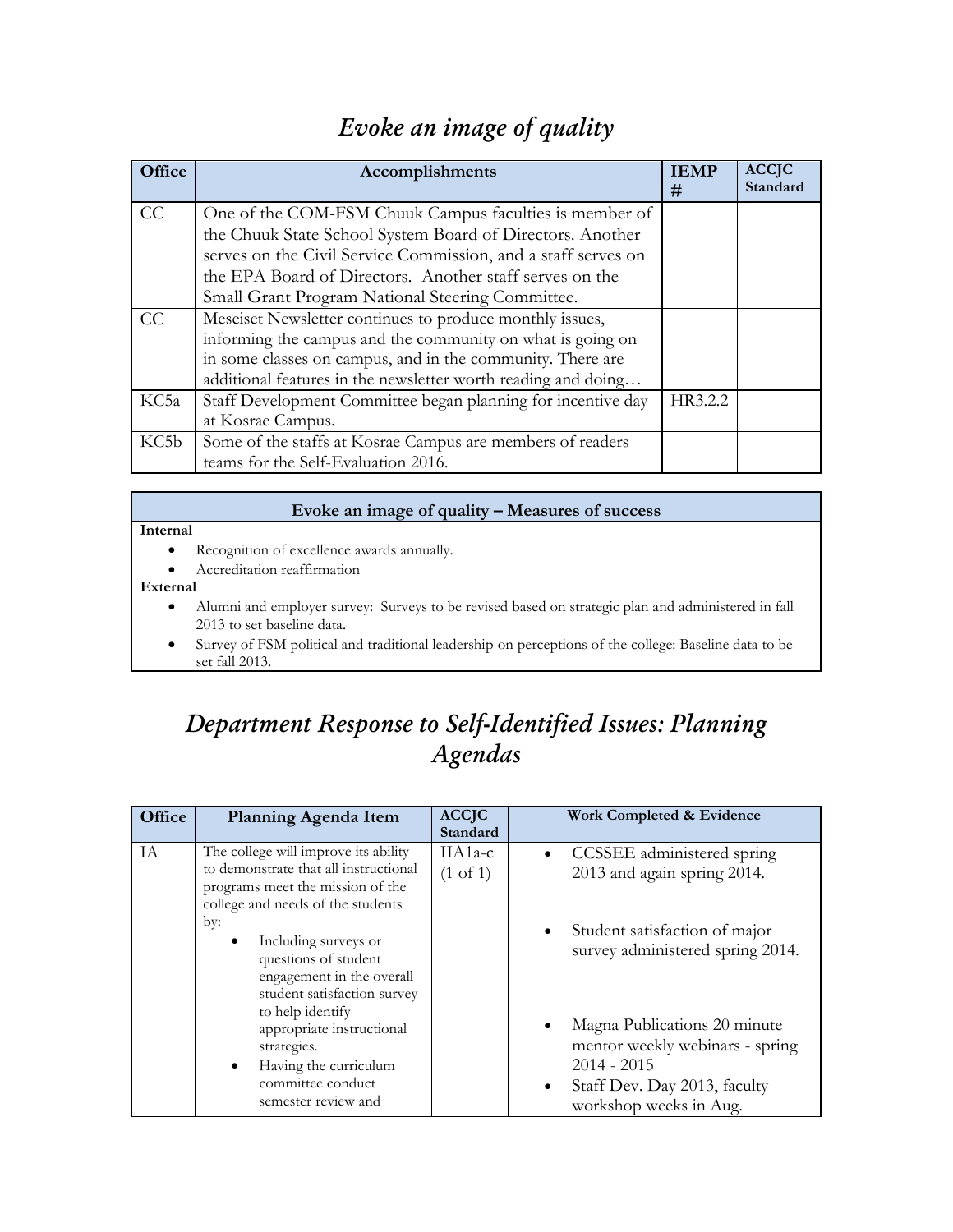|    | evaluation of effective<br>instructional strategies and<br>by a) providing an annual<br>update of the IAP<br>Handbook with<br>appropriate instructional<br>strategies and b) providing<br>training during the annual<br>staff development day and<br>in other venues.<br>Evaluation of the program<br>review and assessment<br>recommendations by the<br>Curriculum Committee to<br>ensure appropriate<br>implementation for<br>positive impact on student<br>learning. |                              | Best Practices Training 2010.                                                                                                                                                     |
|----|-------------------------------------------------------------------------------------------------------------------------------------------------------------------------------------------------------------------------------------------------------------------------------------------------------------------------------------------------------------------------------------------------------------------------------------------------------------------------|------------------------------|-----------------------------------------------------------------------------------------------------------------------------------------------------------------------------------|
| IA | As per the Policy on Continuous<br>Improvement Cycle, the policies<br>and procedures for the design,<br>approval, administering, delivery,<br>and evaluation of courses and<br>programs will be evaluated.                                                                                                                                                                                                                                                              | IIA $2a(1)$<br>of $1)$       | Policies sent to BOR at March<br>$\bullet$<br>2014 meeting.                                                                                                                       |
| IA | The college will improve its tracking<br>of the current competency levels<br>required of its graduates by:<br>Developing processes and<br>procedures for the use of<br>advisory committees and<br>their evaluation.<br>Improving the<br>dissemination of research<br>findings and information<br>from employer surveys.<br>Using other modes of<br>obtaining information on<br>current and future<br>competency requirements.                                           | IIA2b<br>$(1 \text{ of } 1)$ | Institution level outcome<br>assessment results posted on<br>website under Transparency and<br>Accountability                                                                     |
| IA | The college will develop a<br>prioritized listing of programs and<br>course outlines for review that<br>includes the sequencing of reviews<br>and identification of responsible<br>authors.                                                                                                                                                                                                                                                                             | IIA2c(1)<br>of $1)$          | 81% of programs reviewed spring<br>$\bullet$<br>2014.<br>25% of course outlines are<br>scheduled for review in CAC fall<br>2014. List prepared during May<br>2013 CAC reflection. |
| IA | The college will formalize its review,<br>discussion, and dialogue on delivery<br>modes and teaching methodologies<br>through formal discussion sessions<br>each semester by the Curriculum<br>Committee based on a compilation<br>of classroom observations and a                                                                                                                                                                                                      | IIA2d<br>(1 of 1)            |                                                                                                                                                                                   |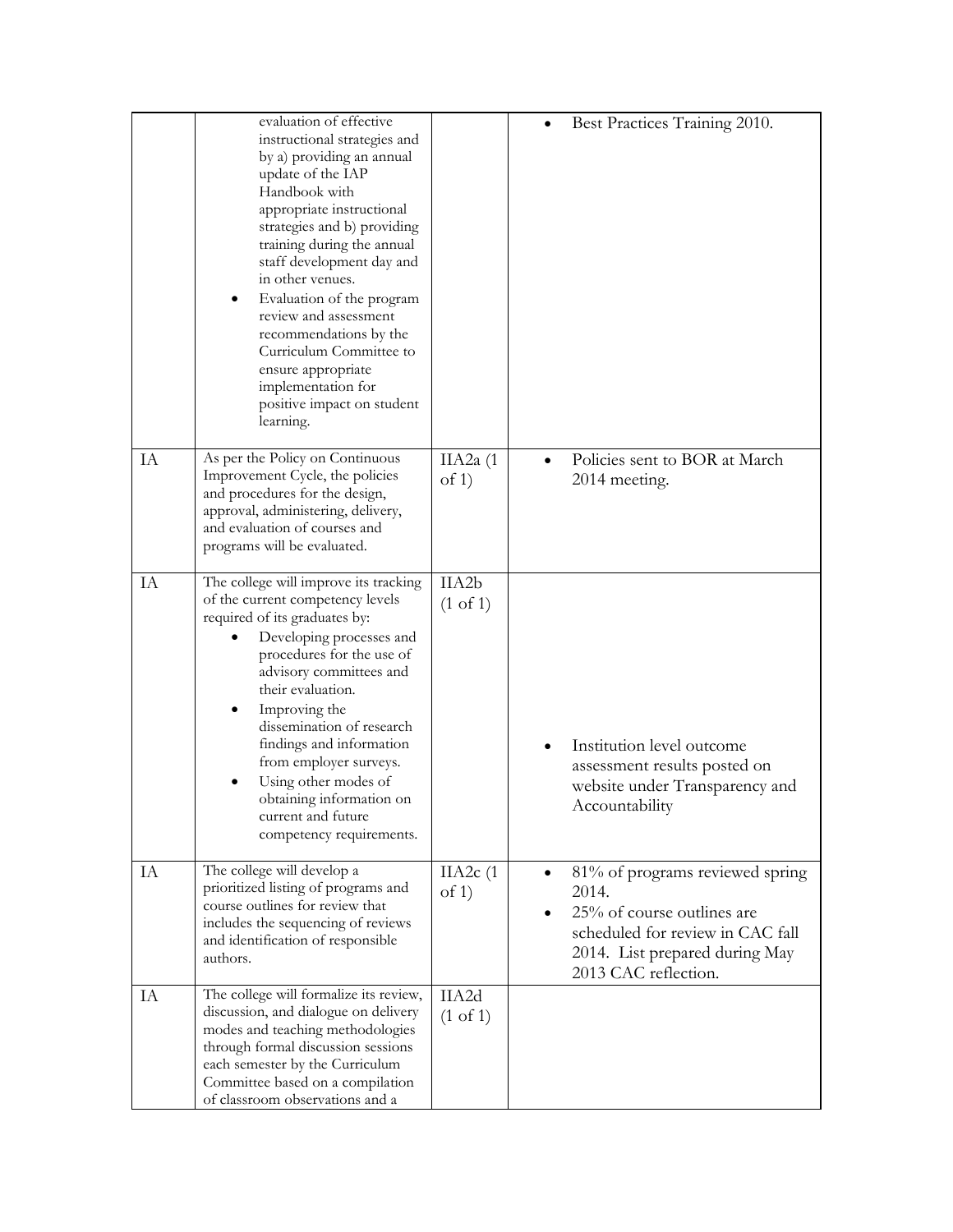|    | review of program assessment<br>reports, and by holding sessions on<br>best practices in instructional<br>methods to be provided by each<br>campus at the annual President's<br>Retreat.                                                                                                                                                                                                                                                      |                                  |                                                                                                                                                                                                                                                                                                                                                          |
|----|-----------------------------------------------------------------------------------------------------------------------------------------------------------------------------------------------------------------------------------------------------------------------------------------------------------------------------------------------------------------------------------------------------------------------------------------------|----------------------------------|----------------------------------------------------------------------------------------------------------------------------------------------------------------------------------------------------------------------------------------------------------------------------------------------------------------------------------------------------------|
| IA | The college will look at mechanisms<br>for automation of its course and<br>program assessment, and program<br>review system. The college web site<br>will provide access to institutional,<br>program, and course level student<br>learning outcomes and assessment<br>reports and program reviews.                                                                                                                                           | IIA2e-f<br>$(1 \text{ of } 1)$   | Program Assessment Summaries<br>(PAS) posted on college website<br>under Public Transparency and<br>Accountability. PAS are updated<br>each spring.                                                                                                                                                                                                      |
| IA | As the college works at continually<br>improving its assessment system, it<br>is looking for ways to enhance its<br>understanding of student academic<br>strengths and weaknesses related to<br>student learning outcomes. A major<br>part of the planning agenda is to<br>renegotiate existing articulation<br>agreements and expand articulation<br>agreements to additional schools<br>which [sic] are receiving our transfer<br>students. | $IIA2g-I$<br>$(1 \text{ of } 1)$ |                                                                                                                                                                                                                                                                                                                                                          |
| IA | At the current stage of<br>development, the revised general<br>education program is being<br>implemented with an ongoing<br>assessment plan. The results of the<br>assessment for courses and program<br>[sic] will drive future improvements.                                                                                                                                                                                                | ПАЗа-с<br>$(1 \text{ of } 1)$    | General Education program<br>$\bullet$<br>assessment plans and reports are<br>in TracDat. Program Assessment<br>Summary posted on website<br>under Public Transparency and<br>Accountability. The revised<br>General Education program is in<br>its 4th assessment<br>cycle. Improvements include<br>revision of EN 120a and EN 120b<br>course outlines. |
| IA | The college will continue to monitor<br>the college's policy on degree<br>programs and graduation<br>requirements to ensure that all new<br>degree programs meet the<br>requirements of this policy.                                                                                                                                                                                                                                          | IIA4(1)<br>of $1$ )              | Policy reviewed by BOR at the<br>$\bullet$<br>March 2014 meeting.                                                                                                                                                                                                                                                                                        |
| IA | The Division of Vocational<br>Education will continue to work<br>with the Vocational Training<br>Coordinator under the VPIA's<br>office to seek funding assistance<br>from OMIP to acquire needed<br>professional development training<br>programs for its faculty members.                                                                                                                                                                   | IIA5(1)<br>of $4$ )              |                                                                                                                                                                                                                                                                                                                                                          |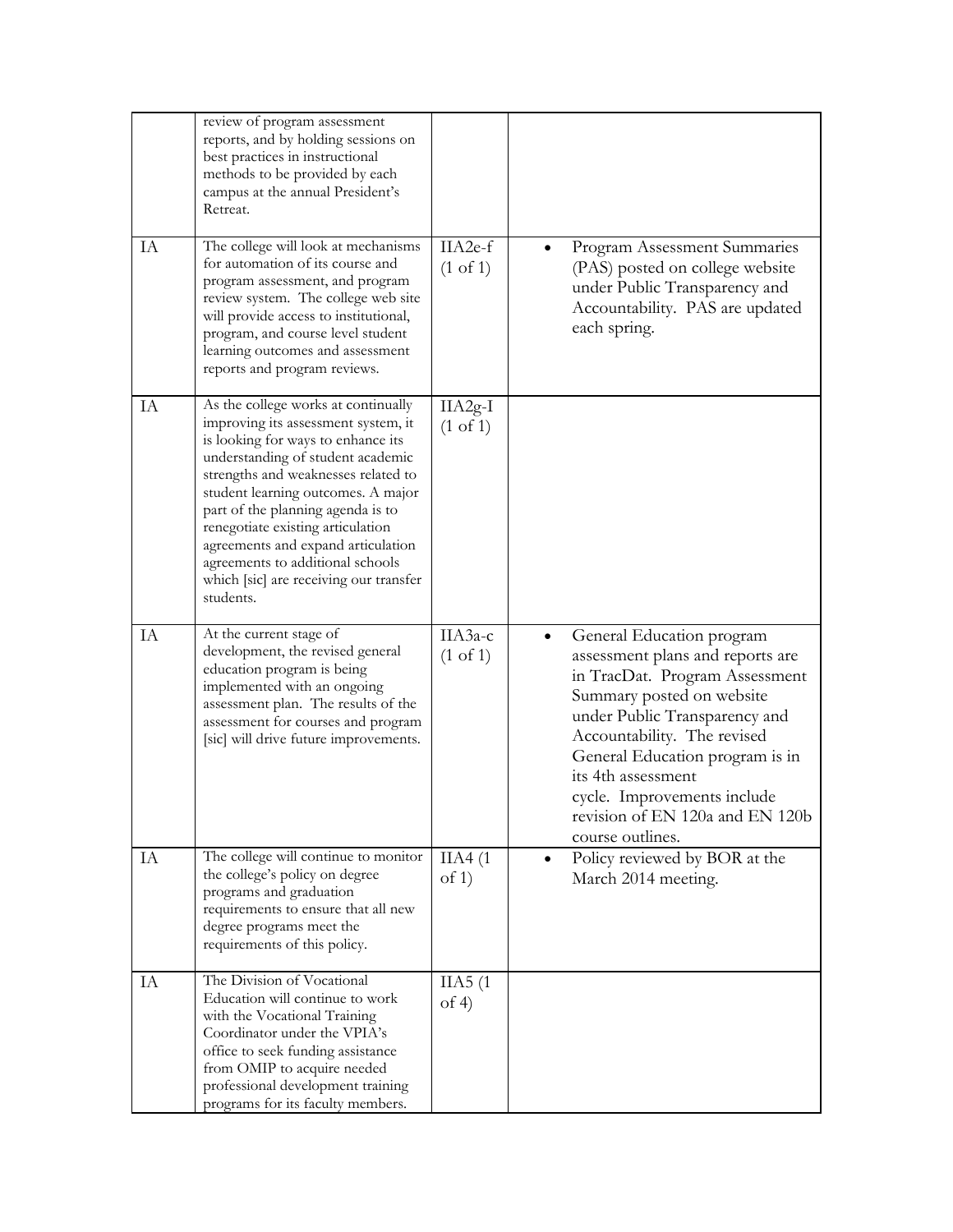|    | This will help to ensure that the<br>quality of training courses produce<br>graduates who are able to<br>demonstrate technical and<br>professional competencies that meet<br>employment standards and are<br>prepared for external licensure and<br>certification.                                                                                                                                                                                                          |                     |                                                                                                                       |
|----|-----------------------------------------------------------------------------------------------------------------------------------------------------------------------------------------------------------------------------------------------------------------------------------------------------------------------------------------------------------------------------------------------------------------------------------------------------------------------------|---------------------|-----------------------------------------------------------------------------------------------------------------------|
| IA | The Division of Vocational<br>Education at Pohnpei Campus will<br>continue its efforts to work with its<br>advisory council and other program<br>stakeholders in reviewing program<br>review recommendations to ensure<br>recommendations are meeting the<br>needs of the workforce and<br>stakeholders prior to forwarding all<br>recommendations to the<br>Assessment Committee and the<br>Curriculum Committee for review<br>and recommendation to the college<br>board. | IIA5(2)<br>of 4)    |                                                                                                                       |
| IA | The division of vocational education<br>will work with the Curriculum<br>Committee to modify programs to<br>increase more on-the-job training<br>components.                                                                                                                                                                                                                                                                                                                | IIA5(3)<br>of $4$ ) | CTE proposed a service center<br>$\bullet$<br>run by students for the CTE<br>Center located in Pohnpei, Jan.<br>2014. |
| IA | Strengthen the implementation of<br>FSM National technical skills<br>testing/certification.<br>The Division will continue<br>to work with the FSM<br>National DOE or T3 to<br>improve or strengthen the<br>Nation's<br>technical/vocational skills<br>testing and certification<br>body.                                                                                                                                                                                    | IIA5(4)<br>of $4$ ) |                                                                                                                       |
| IA | Secure funding for industry<br>certification.                                                                                                                                                                                                                                                                                                                                                                                                                               | IIA5(1)<br>of $3)$  |                                                                                                                       |
| IA | Modify programs/courses to<br>increase on-the-job training (OJT).                                                                                                                                                                                                                                                                                                                                                                                                           | IIA5(2)<br>of $3)$  | HTM Experiential Learning Trip - each<br>spring.<br>ANRM experiential learning trips - each<br>summer.                |
| IA | Strengthen the implementation of<br>FSM National technical skills<br>testing/certification.                                                                                                                                                                                                                                                                                                                                                                                 | IIA5(3)<br>of $3)$  |                                                                                                                       |
| IA | The college president in his FY<br>2011 performance budget<br>established outcomes to renew,                                                                                                                                                                                                                                                                                                                                                                                | IIA6a (1<br>of $1)$ |                                                                                                                       |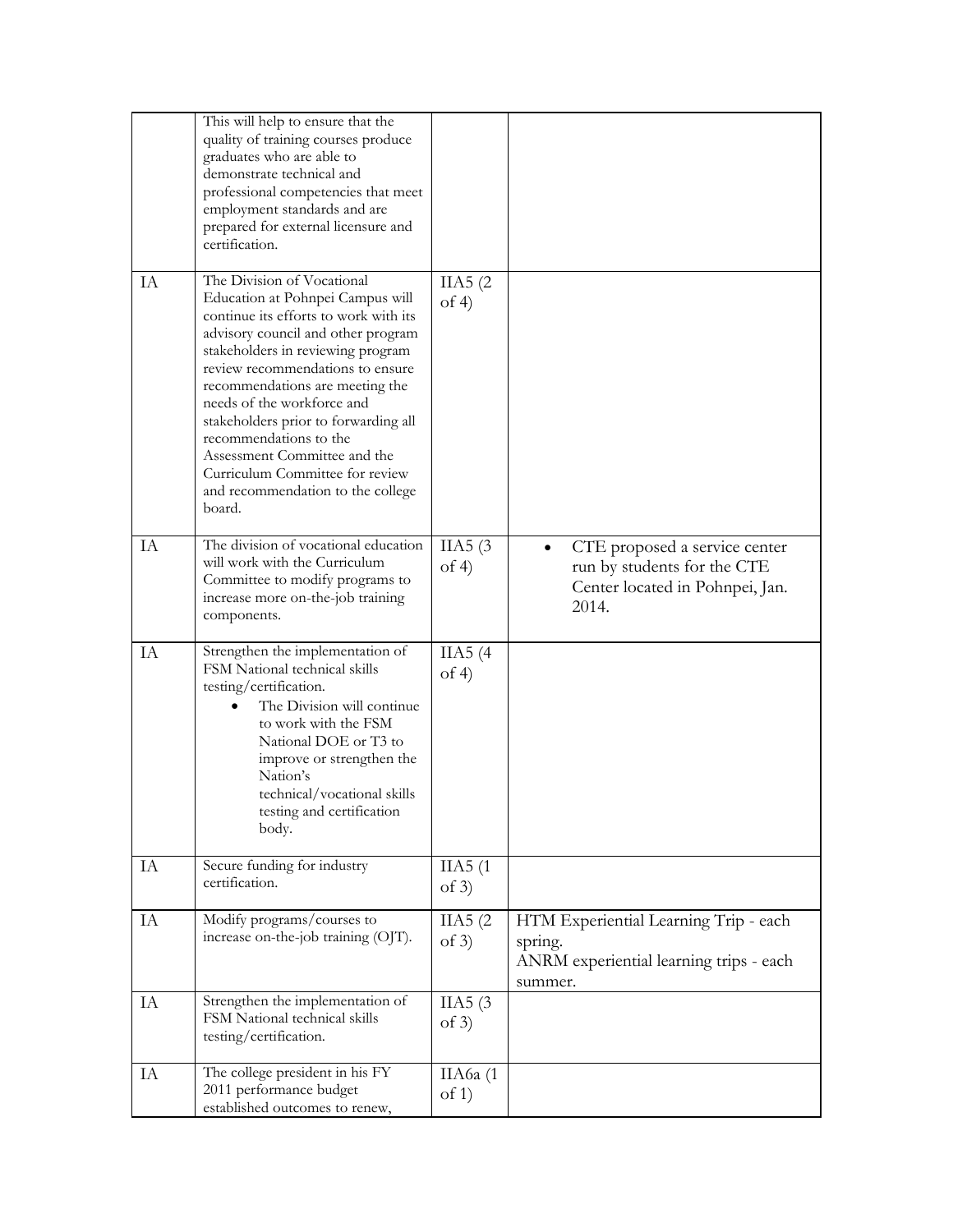|    | update and/or review current<br>articulation agreements at the<br>college and develop at least one new<br>articulation agreement each year for<br>the next three years.                                                                                                                                                                                                                                                                                                                                                                                     |                              |                                                                                                            |
|----|-------------------------------------------------------------------------------------------------------------------------------------------------------------------------------------------------------------------------------------------------------------------------------------------------------------------------------------------------------------------------------------------------------------------------------------------------------------------------------------------------------------------------------------------------------------|------------------------------|------------------------------------------------------------------------------------------------------------|
| IA | The college is currently conducting<br>both a project to streamline<br>programs and services at the college<br>to meet changing enrollment and<br>economic conditions as well as<br>developing an academic master plan.<br>Which programs and services to<br>maintain eliminate or significantly<br>change is considered in both<br>activities. The college will adhere to<br>the processes and procedures<br>established in its Curriculum<br>Handbook for programs that will be<br>eliminated or significantly changed<br>to minimize impact on students. | IIA6b<br>$(1 \text{ of } 1)$ | Members of Program<br>$\bullet$<br>Prioritization working group for<br>spring 2014 identified and trained. |
| IA | The college is currently developing<br>an academic master plan. Once the<br>plan is completed, a review will be<br>conducted of all academic program<br>missions, program goals, and<br>student learning outcomes to ensure<br>consistency and integrity in its<br>publications.                                                                                                                                                                                                                                                                            | IIA6 $c(1)$<br>of $1)$       |                                                                                                            |
| IA | The college through its DAP and<br>ICs, will continue to monitor the<br>faculty evaluations for ratings on<br>"professionalism" to ensure that the<br>college's code of ethics is being<br>followed. Reviews of student rating<br>of faculty will also be monitored to<br>ensure that the code of ethics is<br>maintained.                                                                                                                                                                                                                                  | IIA7a (1<br>of $1$ )         | New student evaluation of<br>instructor form approved and<br>implemented spring 2014.                      |
| IA | The college will maintain its review<br>of academic honesty requirements<br>of students through first day of class<br>review of academic honesty in<br>course syllabi and monitoring of<br>disciplinary committee actions<br>related to academic honesty. A<br>change in the levels of referrals and<br>suspension by the disciplinary<br>committee related to academic<br>honesty will result in development<br>of an intervention plan.                                                                                                                   | IIA7b<br>$(1 \text{ of } 1)$ |                                                                                                            |
| IA | Supplemental training will be<br>provided to improve the quality and<br>identification of SMARTer                                                                                                                                                                                                                                                                                                                                                                                                                                                           | IIB1(1)<br>of 2)             | Tracdat training January 2014, and<br>$\bullet$<br>Feb. 2014.                                              |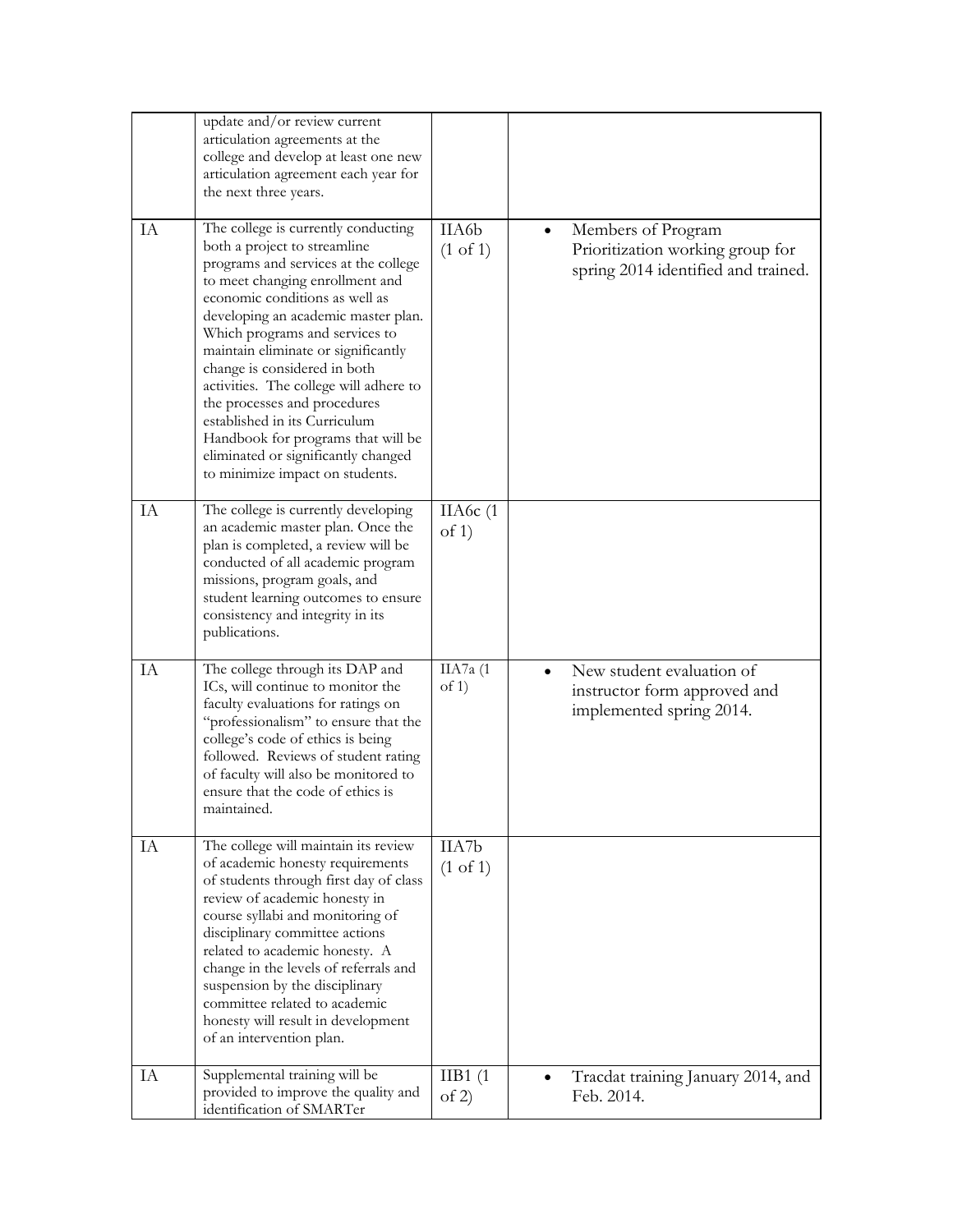|            | outcomes/objectives/strategies and<br>to aid in the identification of<br>appropriate measures for<br>improvement and assessment plans<br>and reports, with an emphasis on<br>linkages to performance budget<br>development.                                                                                                                                                                                                                 |                            |                                                                                                                                                                                                                                                                                                                                  |
|------------|---------------------------------------------------------------------------------------------------------------------------------------------------------------------------------------------------------------------------------------------------------------------------------------------------------------------------------------------------------------------------------------------------------------------------------------------|----------------------------|----------------------------------------------------------------------------------------------------------------------------------------------------------------------------------------------------------------------------------------------------------------------------------------------------------------------------------|
| IA         | Training will be provided in the<br>establishment of unique cohorts<br>(tracking SSSP students, internal<br>transfers from state sites, impact of<br>tutoring services, etc.) in the SIS to<br>allow tracking of impact of student<br>services programs and services on<br>student learning.                                                                                                                                                | IIB1(2)<br>of 2)           |                                                                                                                                                                                                                                                                                                                                  |
| IA         | The college will undertake training<br>in the SIS for all academic advisors<br>to ensure familiarity with the<br>program and with the use of<br>features that will allow them to<br>provide appropriate guidance to<br>students during their college career.                                                                                                                                                                                | IIB $3c(1)$<br>of $2)$     |                                                                                                                                                                                                                                                                                                                                  |
| IA         | Surveys will be conducted in spring<br>2010 for academic advisors and a<br>random set of students on advising<br>practices and impact of the SIS, in<br>order to improve academic advising<br>of students.                                                                                                                                                                                                                                  | IIB3 $c(2)$<br>of 2)       |                                                                                                                                                                                                                                                                                                                                  |
| IA         | The college must develop and<br>deliver language courses in, at least,<br>the four major state languages.<br>Students should be encouraged to<br>learn, at least, one FSM language in<br>addition to their first language to<br>promote the appreciation and<br>understanding of the different<br>languages and cultures in the FSM<br>and to provide a basis for<br>understanding and appreciating<br>diversity on an international level. | IIB3d(2)<br>of 2)          | The college had been unable to document<br>the genesis or ownership of this item.<br>Likely this evolved around delivering on<br>the "uniquely Micronesian" component of<br>the mission statement. However, please be<br>sure this is addressed by IA and CAC and<br>the results/recommendations/conclusions<br>documented here. |
| <b>LRC</b> | Critical elements for improvement<br>of selecting and maintaining<br>learning resources materials and<br>equipment are:<br>Development and<br>implementation of a<br>formal purchase plan that<br>includes proactive<br>solicitation of learning<br>resources material and<br>equipment and a                                                                                                                                               | $\text{IIC1a}$ (1<br>of 1) |                                                                                                                                                                                                                                                                                                                                  |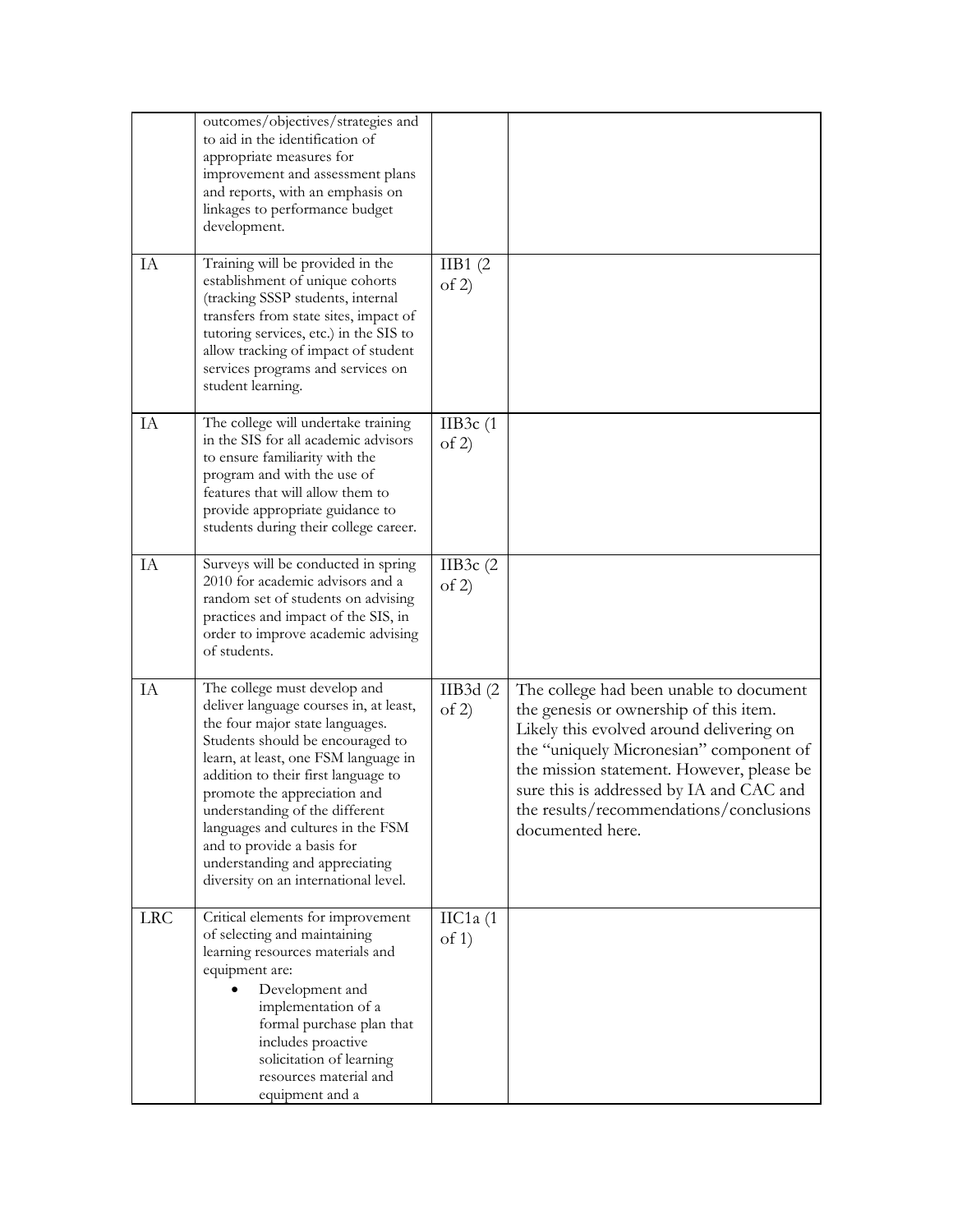|            | replacement plan for<br>existing materials and<br>equipment and a<br>replacement plan for<br>existing materials and<br>equipment that meets<br>students' learning needs.<br>Special attention will be<br>placed on broader<br>solicitation for items<br>through the college's<br>governance structure<br>standing committees.<br>Development and<br>implementation of an<br>improvement plan for<br>increasing the availability<br>of credentialed librarians<br>to provide training in and<br>improvement of the<br>selection of materials that<br>support the college's<br>mission and enhances<br>student learning.<br>Replace Follet software<br>$\bullet$<br>currently used at LRCs<br>with software that<br>improves reporting and<br>record keeping<br>components. |                                       |  |
|------------|---------------------------------------------------------------------------------------------------------------------------------------------------------------------------------------------------------------------------------------------------------------------------------------------------------------------------------------------------------------------------------------------------------------------------------------------------------------------------------------------------------------------------------------------------------------------------------------------------------------------------------------------------------------------------------------------------------------------------------------------------------------------------|---------------------------------------|--|
| LRC        | Develop a structured information<br>literacy training program based on<br>pre post testing of entering, current,<br>and existing student' competencies<br>through web, local server based and<br>print tutorial programs.                                                                                                                                                                                                                                                                                                                                                                                                                                                                                                                                                 | $\text{IIC1b}$<br>$(1 \text{ of } 1)$ |  |
| <b>LRC</b> | Expanding the digital collection of<br>learning materials, including Trust<br>Territory of the Pacific Islands<br>(TTPI) collections and additional<br>Pacific collection materials, will<br>assist the college in meeting its<br>mission by providing better access<br>to previously unavailable materials<br>related to history and culture of the<br>FSM.                                                                                                                                                                                                                                                                                                                                                                                                              | $\text{IIC1c}$ (1<br>of $1)$          |  |
| <b>LRC</b> | The college will acquire, install, and<br>maintain security gates at LRC sites.                                                                                                                                                                                                                                                                                                                                                                                                                                                                                                                                                                                                                                                                                           | $\text{IIC1d}(1)$<br>of 1)            |  |
| <b>LRC</b> | The college will expand its<br>interlibrary loan program with<br>regional institutions with a focus on<br>Pacific Postsecondary Education                                                                                                                                                                                                                                                                                                                                                                                                                                                                                                                                                                                                                                 | $\text{IIC1e}$ (1<br>of $1)$          |  |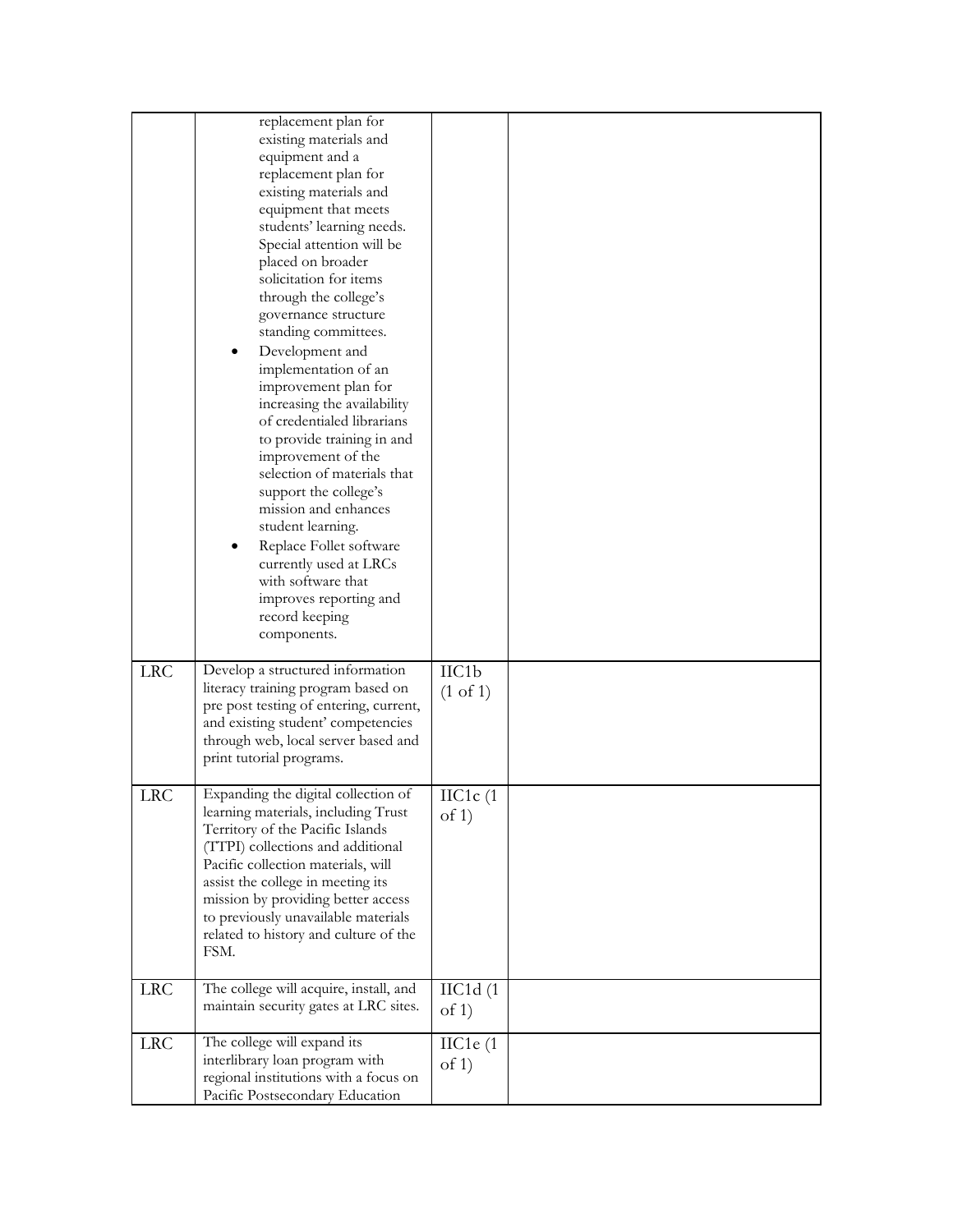|            | Council (PPEC) institutions.                                                                                                                                                                                                                                                                                              |                             |  |
|------------|---------------------------------------------------------------------------------------------------------------------------------------------------------------------------------------------------------------------------------------------------------------------------------------------------------------------------|-----------------------------|--|
| <b>LRC</b> | To improve implementation of the<br>program assessment at each LRC<br>site:<br>Provide training to LRC's<br>$\bullet$<br>in program planning and<br>assessment.<br>Provide either fact-to-face<br>$\bullet$<br>or electronic meetings to<br>discuss improvement plans<br>and implementation of<br>improvement activities. | $\text{IIC2}$ (1<br>of $1)$ |  |
| <b>LRC</b> |                                                                                                                                                                                                                                                                                                                           |                             |  |
| <b>LRC</b> |                                                                                                                                                                                                                                                                                                                           |                             |  |

# **Institutional Effectiveness Indicators Update** *(dashboard approach)*

NOTE: IRPO will prepare recommendations on what should be reported each quarter, but generally this section is intended to be a quick overview of critical Institutional Effectiveness Indicators related to Students, Human Resources, Finances, Financial Aid, Facilities & Security, etc. **For example (what indicators to report on may vary from quarter to quarter)**:

Institutional Effectiveness Indicators

Students

- Enrollment by campus, gender, state of origin, student type, etc.
- Percent of students full time enrolled and earned 12 or more credits
- Average students credits enrolled, attempted and earned
- Percent of students in good academic standing
- Enrollment by genders, state of origin and campus
- Student/faculty ratios
- Student success rates in ACE and General Education Programs
- Student success rates by campus and degree type
- Resident Halls fill ratio
- Average class size
- Tutor and counseling contacts
- LRC usage rates
- $\bullet$  Etc.

## Financial Aid

- Percent of students receiving financial aid
- Percent of students on financial aid suspension
- Percent of students receiving scholarships
- Average financial aid received

## Financial

Expenditures by funding sources (ESG, SEG, etc.)